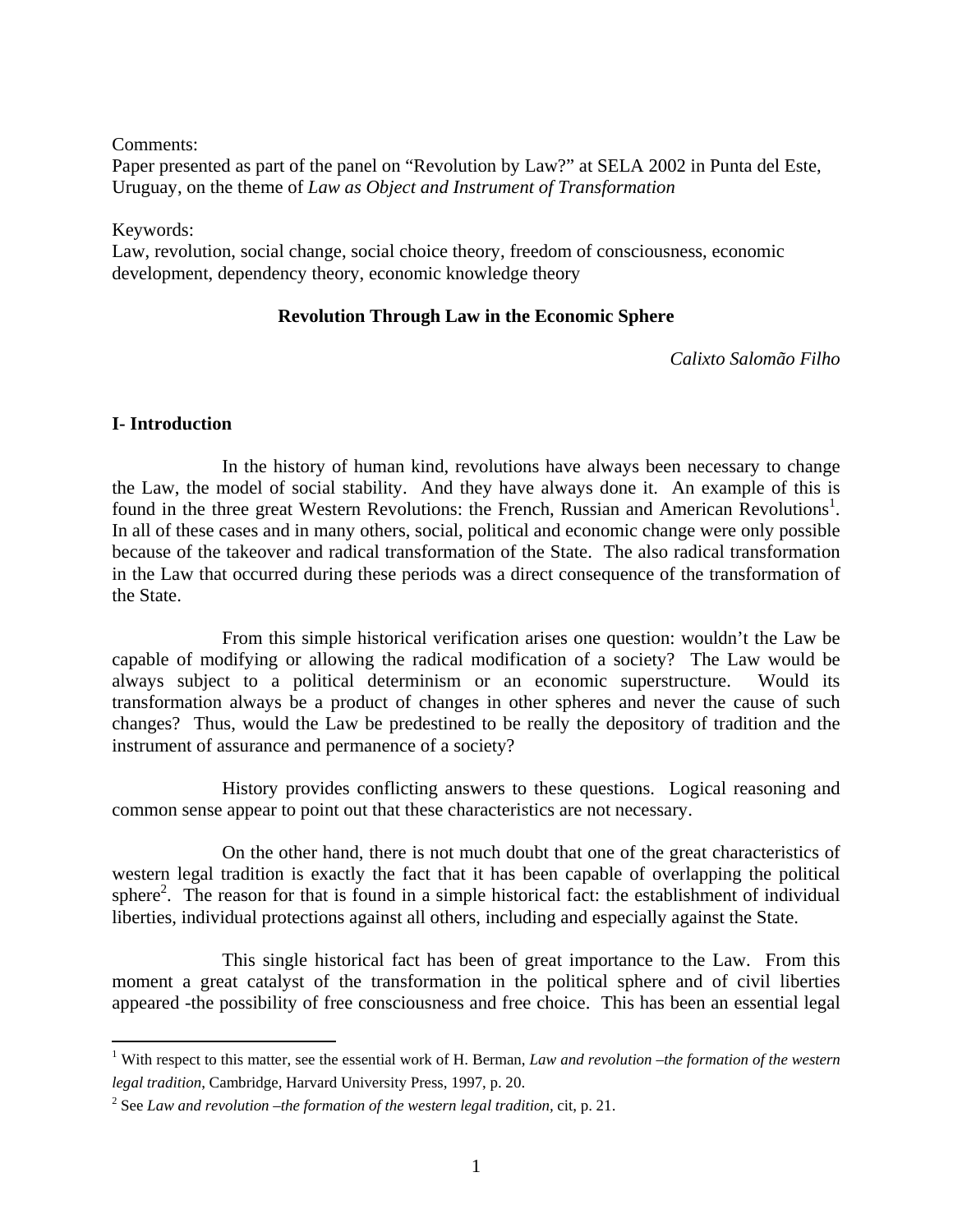transformation that allowed other transformations. The freedom of consciousness and choice, imposed on all and on the State, has caused profound social changes such as the human rights movements in the United States during the 50's and the 60's, the political, social and racial changes in South Africa during the 90's, and the gradual reintroduction of democracies in Latin America during the 70's and 80's. In any of these movements there is no doubt that the initial and central element was the granting or restitution to all citizens of the fundamental freedoms of consciousness and choice, fundamental rights to be respected by everyone, including the State. In all cases, this fundamental legal change has been one of the central elements that drove radical social and political changes, truly revolutionary (at least in the political sphere and of civil liberties).

 Contrarily, this has never occurred in the economic sphere. The changing influence of the Law in the economic sphere is incomparably smaller than in the political sphere and of civil liberties. The Law continues to be subject to economic determinism. The existing examples of the influence of the Law in economic reality are ephemeral and sooner or later the construction of legal texts driven by a changing intent ends up surrendering to economic determinants. A good example of that is the Sherman Act, which was quite innovative and even revolutionary in its origin<sup>3</sup>. In one century it was reduced and almost lost its enforcement, superseded by predominant economic theories.

 The reason for this lack of harmony among the effects of the Law over the political and economic spheres is in the content of the respective rules. While legal rules in the political sphere are procedural, providing the choice to all and consequently social change, legal rules in the economic sphere are deterministic, being usually mere instruments of economic policy. Economic Law has never been capable of establishing freedom of consciousness and choice in the economic field; such rules are the only ones that truly have autonomous changing potential, since they are the only ones that allow that the changes be introduced by the society itself and not by the State.

 What has been said above can be expressed in another way: political democracy exists in several western societies. This makes political changes in society possible, and for this the Law has greatly contributed. On the other hand, the social experiences in which there has been economic democracy are rare and historically ephemeral. And for this the Law must be called upon to give its contribution. Note that this statement gains strength nowadays, due to the fact that the State and the political sphere are increasingly less capable of influencing the economic sphere – on the contrary, the State and the political sphere are more and more influenced and pressured by the economic sphere. Political democracy is therefore less and less capable of generating economic change.

 Later in this study we will try to formulate the concept of economic democracy and the preconditions to the effective existence of freedom of consciousness and choice in the economic field. What we intend is not (and could not be) to define the paths for a revolution or economic change. Our idea is solely to formulate conditions and principles for the Law to allow

<sup>3</sup> With respect to the social and political history of the Sherman Act, see the work of H. Thorelli, *The Federal Antitrust Policy*, Londo, Geroge Allen and Unwin Ltd, 1955.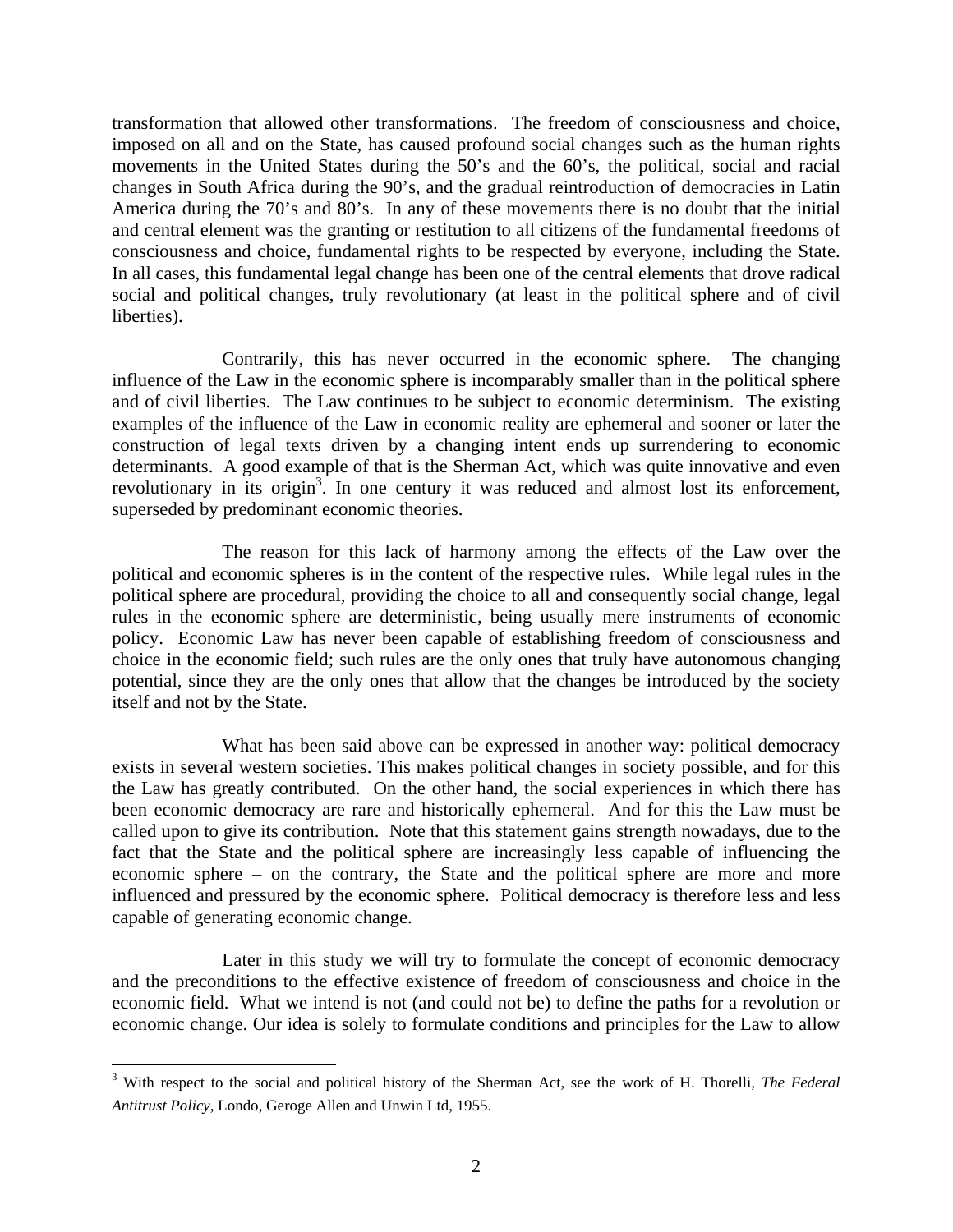and filter the economic changes desired by society. For this reason, the rules of economic democracy are originally procedural (although they may not be characterized as such).

 It is essential to provide the Law with this changing potential in the economic field. Only a legal system capable of constantly incorporating changes in a society's fundamental economic values can carry forth a constant and silent revolution, capable of avoiding abrupt and bloody revolutions.

#### **II – The Traditional Economic Conception of Development and its criticism**

 It is unnecessary to repeat that recently economic theory has been excessively influenced by Anglo-Saxon economic theory sources. The most serious consequence of that can be found precisely in the branches of economic theory that must deal with problems extraneous to the economic issues of the Anglo-Saxon world. The theory of economic development is an excellent example.

 Considered to be a minor issue if compared to the discussion about the efficient and productive functioning of the market (a typical issue of developed economies), economic development is generally discussed only in macroeconomic theory, and is normally understood as a necessary consequence of the natural functioning of the market under the neoclassic models<sup>4</sup>. The theoretical reason for that is found, among others, in the stagnation and conformism of the theory of social choice in the 20th Century with Pareto's Theorem, according to which the best result to society is obtained by means of the increase in total wealth, without any redistributive considerations. With this being the result, there is no reason to disbelieve in the market's capacity to solve all economic problems, including the economic development problem.

 It is interesting to point out that even the economic debate that criticizes neoclassicism in these countries, respects and follows the neoclassical premises. This does not eliminate its relevance in discussions about economic development, but undoubtedly widens the distance of such discussions and the underdeveloped economic and social reality to which it shall be applied.

 In the dominant economic literature it is possible to identify three different groups that criticize neoclassicism to some degree.

 The first group criticizes the model, but not the postulates nor the method of the neoclassic theory. The members of this group are called the theoreticians of the market imperfections. The objective of these theoreticians is neither to deny the market nor the method of its analysis. They seek solely to identify market failures at macro and micro economic levels

 4 An eloquent example of such trend is found in the work of T. Schultz about poverty and the economic development theory, whereby the author tries to explain it based on the traditional neoclassical analysis; this work has been awarded the Nobel Prize – T. Schultz, *The economics of being poor*, Cambridge, Blackwell, 1993.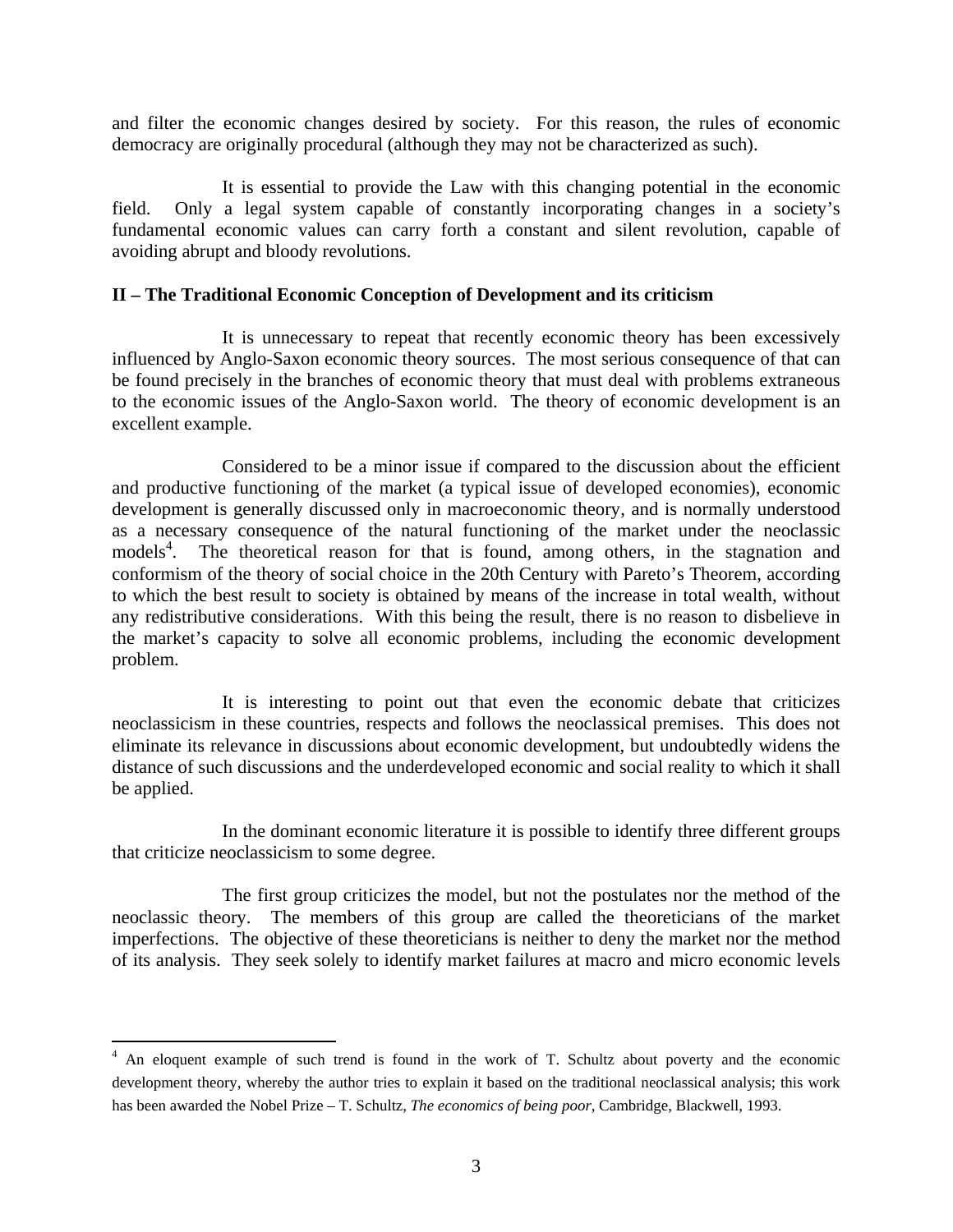in order to avoid or eliminate them. Despite the growing number of these theoreticians, they cannot be considered a real methodological dissent from the neoclassic school<sup>5</sup>.

 The second group, with a growing influence, is the one that, again without denying the neoclassical postulates and method, seeks to identify new fields of study regarding issues that hinder the well functioning of the market. It is the well known school called the new institutional economy. The field of study chosen by this school is the one of social institutions. Despite the undeniable importance and originality of their studies, the members of this school continue to observe the neoclassical method. This is due to the fact that the main objective of the studies of the institutions is to reduce the so called transaction costs, allowing market transactions to flow more naturally. Within this group, D. North stands out, linking economic development to the development of the institutions<sup> $\bar{6}$ </sup>.

 The third and last group is formed by economists who, working individually, have dedicated themselves to themes involving the issues of poverty and economic development. These economists seek to emphasize the importance of values within the economic theory. The most relevant work of this group is undoubtedly the work of A. Sen, who questions the dominant social choice theory, doubting the possibility of defining the social optimum exclusively by the increase in total wealth and defending an ethical review of the concept of economic rationality<sup>7</sup>.

 Both the theories of North and Sen emphasize important points, which must be considered in any discussion regarding economic development. However, both theories commit the mistake of seeking a unitary explanation in space and time for the economic development phenomena, and therefore, under various nuances, of suggesting unitary solutions for economic development.

 Due in part to the brilliant contribution of these two authors, today there is no more doubt that the economic development processes depend on institutions and values. The relevant question that remains unanswered by these authors is what direction these values and institutions must point to. North, after analyzing the various forms by which institutions conform, modify and determine economic behavior, suggests as a model, institutions that reduce information and transaction costs, therefore remaining imprisoned to the environment (neoclassical) in which he acquired his economic education<sup>8</sup>. Sen clearly moves away from this tradition, seeking to insert ethical values in economic thought. He however does not worry, considering the fact that he is an economist, to discuss in depth the specific values that must direct economic development<sup>9</sup>.

<sup>&</sup>lt;sup>5</sup> Among them, see G. Akerlof, "The market for lemons: quantitative uncertainty and the market mechanism" in *Quartely Journal of Economics*, n. 84, p. 480.

<sup>6</sup> See *Institutions, institutional change and economic performance*, Cambridge, Cambridge University Press, 1990.

<sup>7</sup> We could mention various works of A. Sen. With respect to rationality and morality, we point out *On ethics and economics*, Oxford, Blackwell, 1992, as well as the recent work *Choice, ordering and morality* in "Choice, welfare and measurement", Oxford, Blackwell, 1997, p. 74.

<sup>8</sup> See D. North, *Institutions*, cit, p. 27.

<sup>&</sup>lt;sup>9</sup> Both works mentioned above demonstrate a quite evident concern of the author in developing a method for the inclusion of moral thinking in the evaluation of the individual utilities. For this reason, his concept of ethics and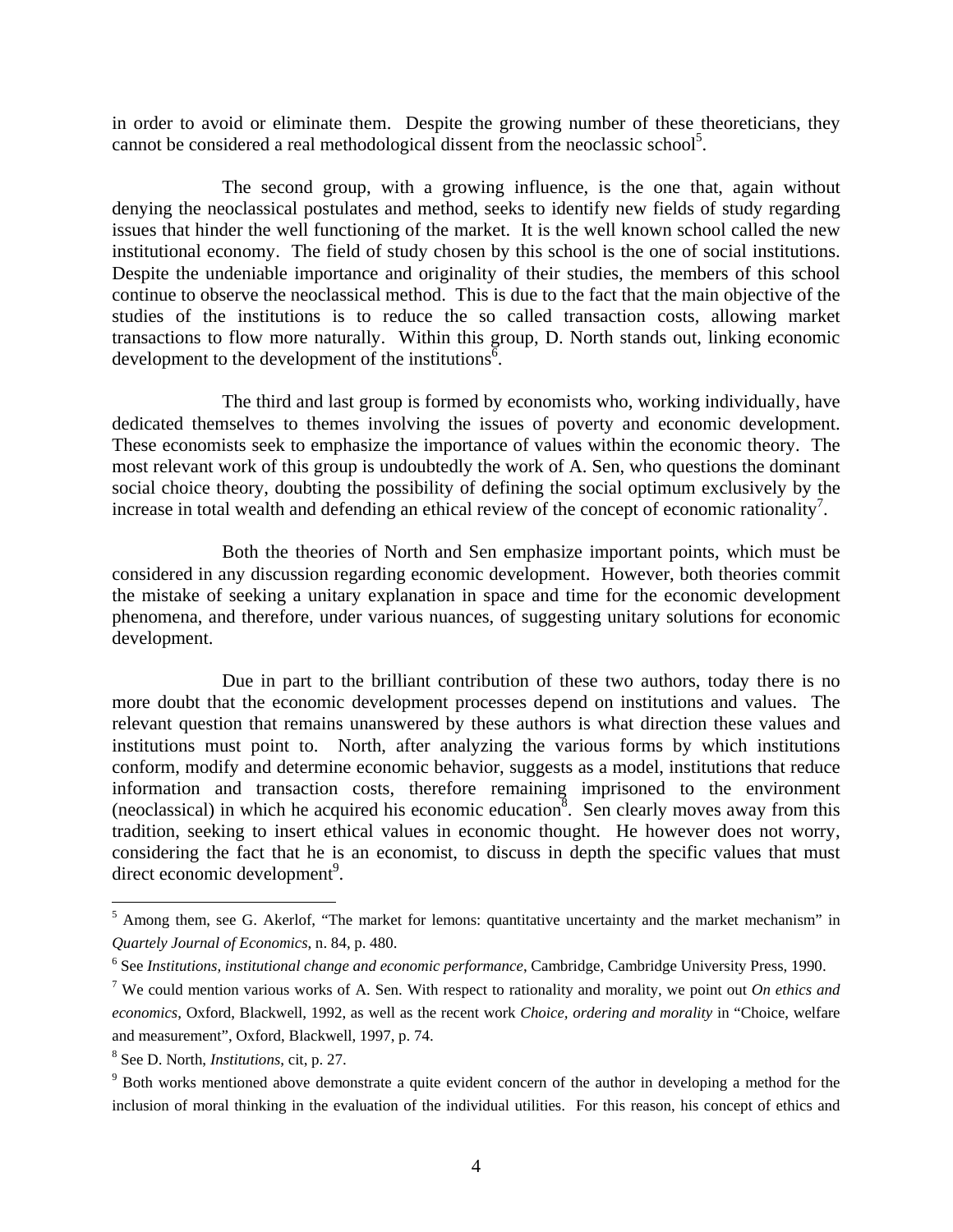The main concern of this study, considering that it is a legal study, is to define such values. However, in order to defend its primacy, this study considers slightly different postulates from those considered by the famous economists mentioned above. As long as it is believed that the basis for social organization is the Law, thus founded in values, and not economics, founded in deeds and results, one conclusion is necessary. Economic development, before being a value of growth or even a group of institutions that enable a certain result, is a process of the society's self-knowledge. In this process the society discovers its own values and preferences applied to the economic field. Under this point of view, developed societies are those who know well their own economic preferences. Therefore, to give importance to values does not mean to substitute the determinism of results of the economic theory by a determinism of pre-established values. It means to give importance to the discussion about the specific forms for each society of self-knowledge and self-definition of the institutions and values considered to be the most appropriate for its economic and social development.

 What is being said, synthetically, is that in the same way political processes have as basic values, those which allow the knowledge of the voters' will, economic processes shall have as basic values, those which allow the knowledge of the economic preferences of the agents. For that, it is necessary to introduce in the system two other basic characteristics (institutions or values). In the first place, it is necessary to guarantee that all citizens are capable of expressing their economic preferences. It is thus necessary to eliminate exclusion from the economic process. In the second place, it is necessary to guarantee the means for transmitting these economic preferences. It is hence necessary to eliminate values or institutions that hinder the transmission of economic preferences.

 As defined above, the concept of economic development is identified with a process of social knowledge that leads to the greatest possible social inclusion, therefore characterizing itself as something that could be described as economic democracy. One question could follow: why place the existence of economic democracy as above described, in the center of the concept of economic development?

 To answer this question, it is important to previously point out that the idea that political democracy necessarily leads to economic democracy is absolutely false. increasingly weaker State is less and less capable of transmitting to the market, through its direct actions, the voters' preferences in the economic field. The economic sphere is less and less controlled by the political sphere, which, on the contrary, is more and more controlled by the economic sphere.

 If this is so, it is therefore necessary to think about principles and values that enable the control of the economic sphere without having to necessarily depend on the influence of the political sphere. This can only be made if the economic sphere by itself becomes capable to identify its problems and change its destinies. This, in its turn, can only be achieved with the presence of the principle of economic democracy whereby all citizens know their preferences

moral is simplified, consisting basically in the refusal of the exclusive search for self-interest as a criteria to evaluate individual utilities – see A. Sen, *On ethics and economics*, cit, p. 88-89.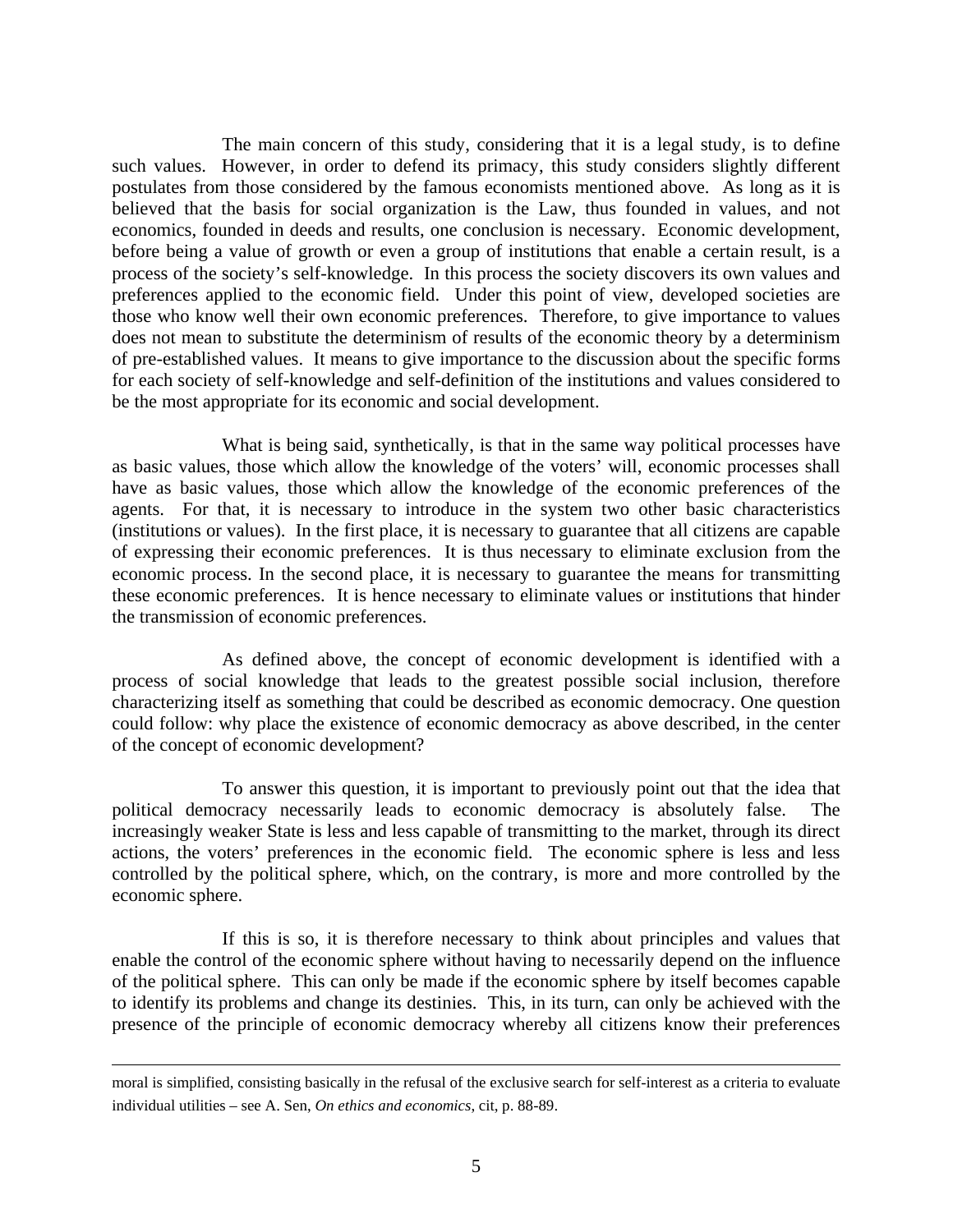and have an equal "right of vote" in the economic field. This is all that does not happen in underdeveloped economies. This is all that law, through the regulation of the economic activity, must seek to achieve.

 However, this is not enough. These observations reveal another extremely important element, which is the necessity of economic regulation concerned with the preservation of the economic values peculiar to a certain State or nation. This is another consequence of the concern with values and another fundamental divergence with traditional economic analysis. There are no unique economic results that shall be pursued and are the most positive anywhere in the world. Different economic objectives can lead to social development, as long as they follow a social choice made with economic democracy, and therefore, as long as the best social and economic alternatives are widely known.

 Thus, the conclusion is that the knowledge of the best economic choice of society is a fundamental value for the process of economic development. For this reason, the theory of the social choice must be revived, though under an absolutely new focus. It is necessary to defend an absolute relativism of economic results and carry on an effort to discover the particular values of a society that enable the acquisition of knowledge and transformation. There is thus a switch from an economic determinism to a legal relativism based on values of economic democracy.

 Having established such proposal, the first step to any study about economic development is to find out problems, structures and specific values of the societies being studied. In view of that, the first step of this study will be to revisit studies about underdevelopment originated in the underdeveloped world. This topic will thus be essentially analytical, being limited to the study of the specific economic reasons for underdevelopment and the obstacles to development. Contrary to the neoclassic analysis, this analysis does not intend to have any preceptive force.

 Following that, based on socially accepted values, this study will suggest the fundaments for a legal construction capable of allowing a wide knowledge of social preferences. Such legal construction, will in its turn, help to justify the adoption of economic democracy principles as the basis for economic development.

### **III – The Alternative Ideas about Economic Development**

 The analysis of underdeveloped economies and their structural problems is one of the areas of Economics Science in which the Latin American contribution has been one of the greatest, clearest and most original. The Latin American schools bring forth explanations which strongly rival the traditional explanations for underdevelopment.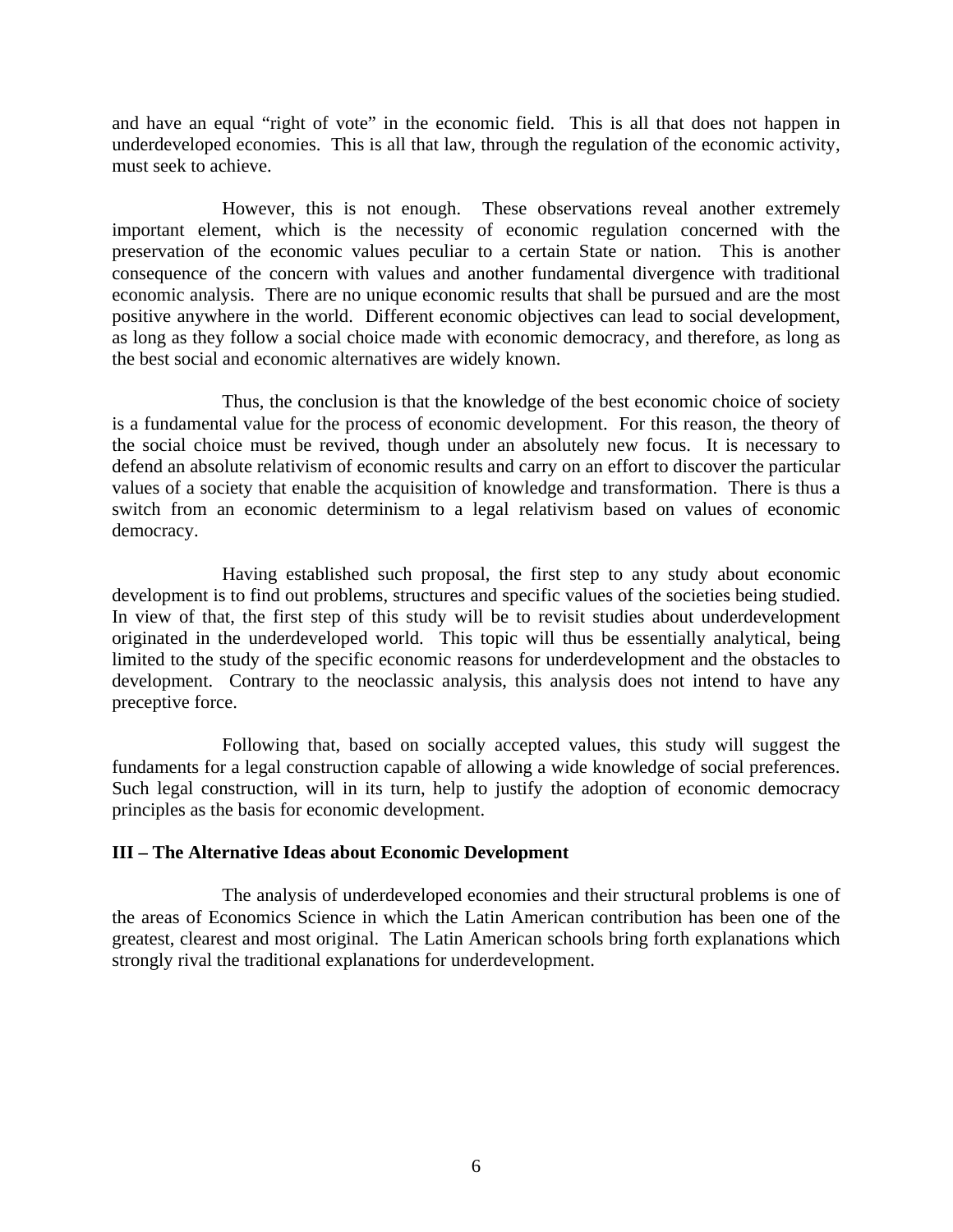Several and important are the reports about the Latin American economic development thought in the 20th Century<sup>10</sup>. With certain variations, all of them converge on the identification of two main lines of Latin American economic development thought. On one side there is the economic line, characterized by the historical structuralism of the Economic Commission for Latin America and the Caribbean ("CEPAL"). On the other side there is the sociological line, characterized by the political orientation of the dependency theory. The third line is the already mentioned Anglo Saxon line, which views the discussion about economic development as a subtopic of the discussion about institutions.

 As an introduction, it is more relevant to describe the basis and applicability of each economic development line of thought than to get into details about each one. These aspects are extremely elucidative of the content of the economic development lines of thought.

 The first line of thought has become a symbol of the CEPAL oriented thought, separating it from the currently dominant neoclassical line of thought. Its basis and greatest peculiarity consists of the belief in the existence of structural differences between developed and underdeveloped economies. Such differences result from the process of historical evolution of the international economy and make the underdevelopment problems peculiar. For this reason, according to its supporters, it is impossible to imagine that the same economic theory applicable to developed countries is adaptable to underdeveloped countries. The underdevelopment is not a phase of economic development, but rather a structure determined by the industrial development process of the capitalist system $\mathbf{1}^{\text{1}}$ .

1

<sup>10</sup> As an example, we refer to two works organized by R. Bielschowsky, *Pensamento econômico brasileiro – o ciclo ideológico do desenvolvimentismo*, Rio de Janeiro, Editora Contraponto, 3<sup>ª</sup> edição, 1996 and the collection, *Cinqüenta anos de pensamento na CEPAL,* Rio de Janeiro, Record, 2000.

 $11$  Among the various formulations of the CEPAL thought, we point out the works of R. Prebish and C. Furtado, respectively "O desenvolvimento econômico na América Latina e alguns de seus problemas principais" in *Cinqüenta anos de pensamento na CEPAL,* cit, p. 69, and "Desenvolvimento e subdesenvolvimento", in *Cinqüenta anos de pensamento na CEPAL,* cit, p. 239, and Furtado's masterpiece *Formação econômica do Brasil*, São Paulo, Companhia Editora Nacional, 1986. With an extremely accurate historical analysis and a correct perception of the structural obstacles of economic development, Furtado develops a determinism that marks his work. Convinced of the impossibility to overcome the international determinant factors of underdevelopment, Furtado develops a certain pessimism, apparently attributing to the nations not benefited by the international exchange system, an eternal secondary role in the world economy. The Historical Structural School has had important supporters despite the fact that, although following the economic development theory in general, it has been left aside in favor of the neoclassical theory (and its variations) by the economic academic field (including the Brazilian academic field). Only to mention two direct supporters of Furtado, see M. Conceição Tavares, *Acumulação de capital e industrialização no Brasil*, Campinas, Editora Unicamp, 1974 and J. M. Cardoso de Mello, *O capitalismo tardio,*  São Paulo, Brasiliense, 1982. These two authors emphasize the role of the internal historical evolution of the forces of power in the economic development (or underdevelopment) process. It is important to point out that such line of thought is directly the opposite of North´s explanation of economic development. North, actually, does not consider economic development as a specific field of study. It is rather a sub-product of the study of institutions. Therefore, he severely criticizes both the CEPAL oriented thought and the dependency theory, stating that these theories, by emphasizing the specificity of the underdevelopment models and by seeking models to eliminate structural traces of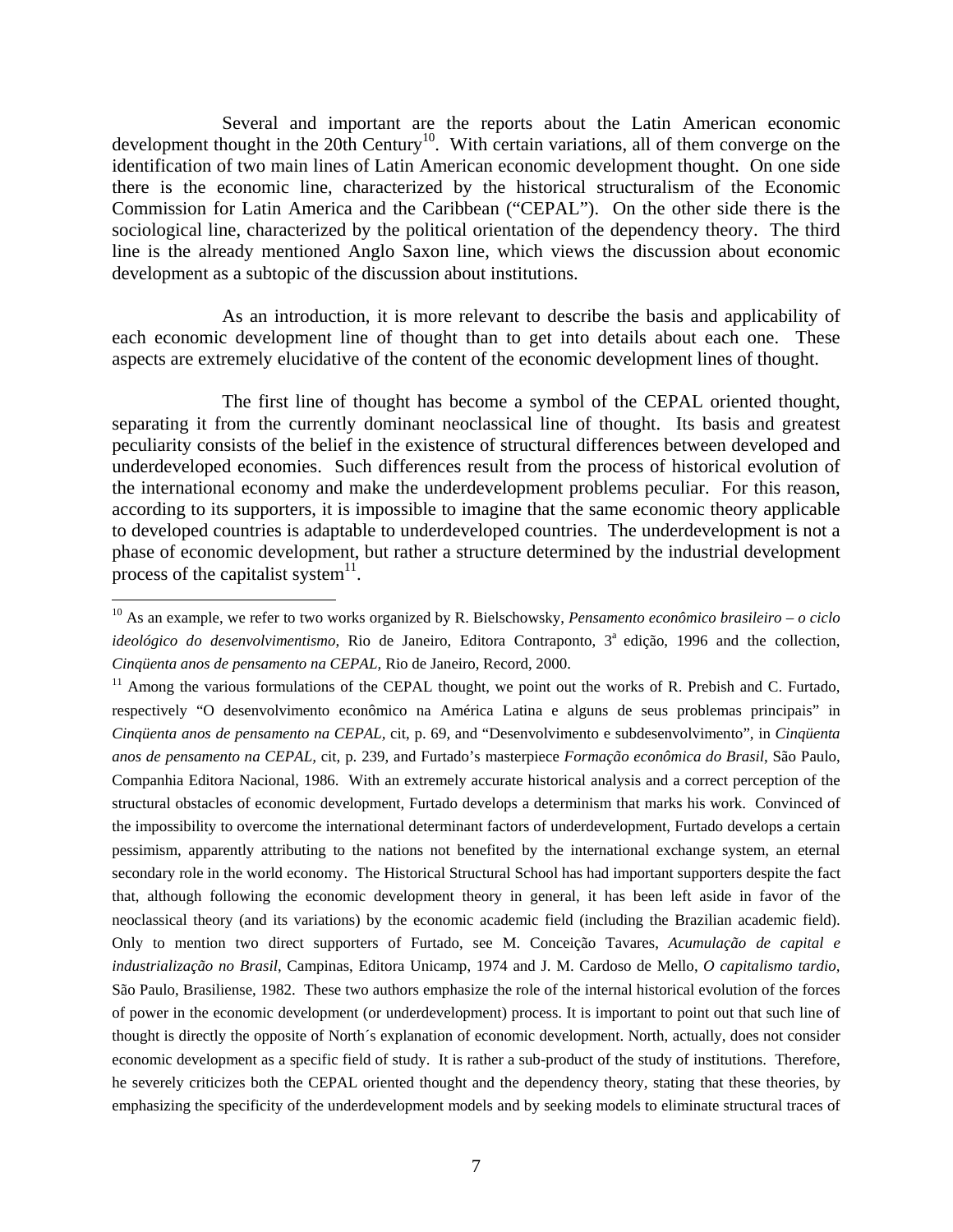Note that this statement, the nature of which is strongly determinist, is a reflex of the economics oriented origin of the theory. The supporters of the economic line of thought, although ideologically set apart from the neoclassicists and considerably more attentive to reality, share with the neoclassicists the belief in the logical schemes of economic reasoning. This is the reason for the determinism and pessimism in relation to the immutability of the economic structures (historically determined and invariable).

 The second line of thought arises from the criticism of the pessimism of the economic line of thought. It is the so called dependency theory, which seeks to identify the internal political factors determinant of the dependency (the term used instead of underdevelopment). With that, what is sought is the surpassing of the economic development theory´s determinism. The problem is that the economic determinism is replaced by a strong political decisionism, since the strong influence of the local power relations over the dependency models is defended. This made possible that a theory inspired in the Marxist History Theory and its evaluation of the relation structure - superstructure ended when withdrawn from its historical context, allowing, for example, a strong neo-liberal rush of the Brazilian State<sup>12</sup>. It is not worth questioning and maybe incorrect to state that the theory was already neo-liberal in its elaboration. What matters is that the political decisionism in which it is based, allows the most diverse applications, and that there is no support or connection to basic values, a direct consequence of the political decisionism pursued by it.

#### **IV- Elements of Economic Analysis Useful for the Legal Construction**

.

 The debate among determinists who support the underdevelopment theory, decisionists who support the dependency theory, and institutionalists, all seeking in opposite poles and with opposite methodologies the same objective (economic development), exposes the inexistence of an economic development legal model.

dependency, several times end up supporting institutions that intensify structural differences – cfr. D. North, *Institutions*, cit, p. 99 –100. As will be seen later in this study, this statement has a bit of truth. It refers, however, to the moment of institutional construction of these theories. It so happens that this is not, and it could not be, the point of interest of these theories for the present study. The role of economic analysis, as frequently reiterated, is analyzing the reality. It is the analytical and not the constructive element of the CEPAL oriented and of the dependency theory schools that will from now on be used in this study. The construction that will be made based on this economic data will have values forming its foundation, being therefore mainly a legal construction.

<sup>&</sup>lt;sup>12</sup> Here the main reference is undoubtedly the work of F. H. Cardoso and E. Faletto, "Dependência e desenvolvimento na América Latina", in *Cinqüenta anos de pensamento na Cepal*, cit, vol. II p. 495, the relation between the decisionist optimism of the idea of associated dependent development and the neo-liberal drive of the Brazilian State, actually directed by one of the authors of this famous study, is not casual and is well illustrated in J. Fiori, "De volta à questão da riqueza de algumas nações", in *Estados e moedas no desenvolvimento das nações*, Rio de Janeiro, Editora Vozes, 1999, p. 11 (33).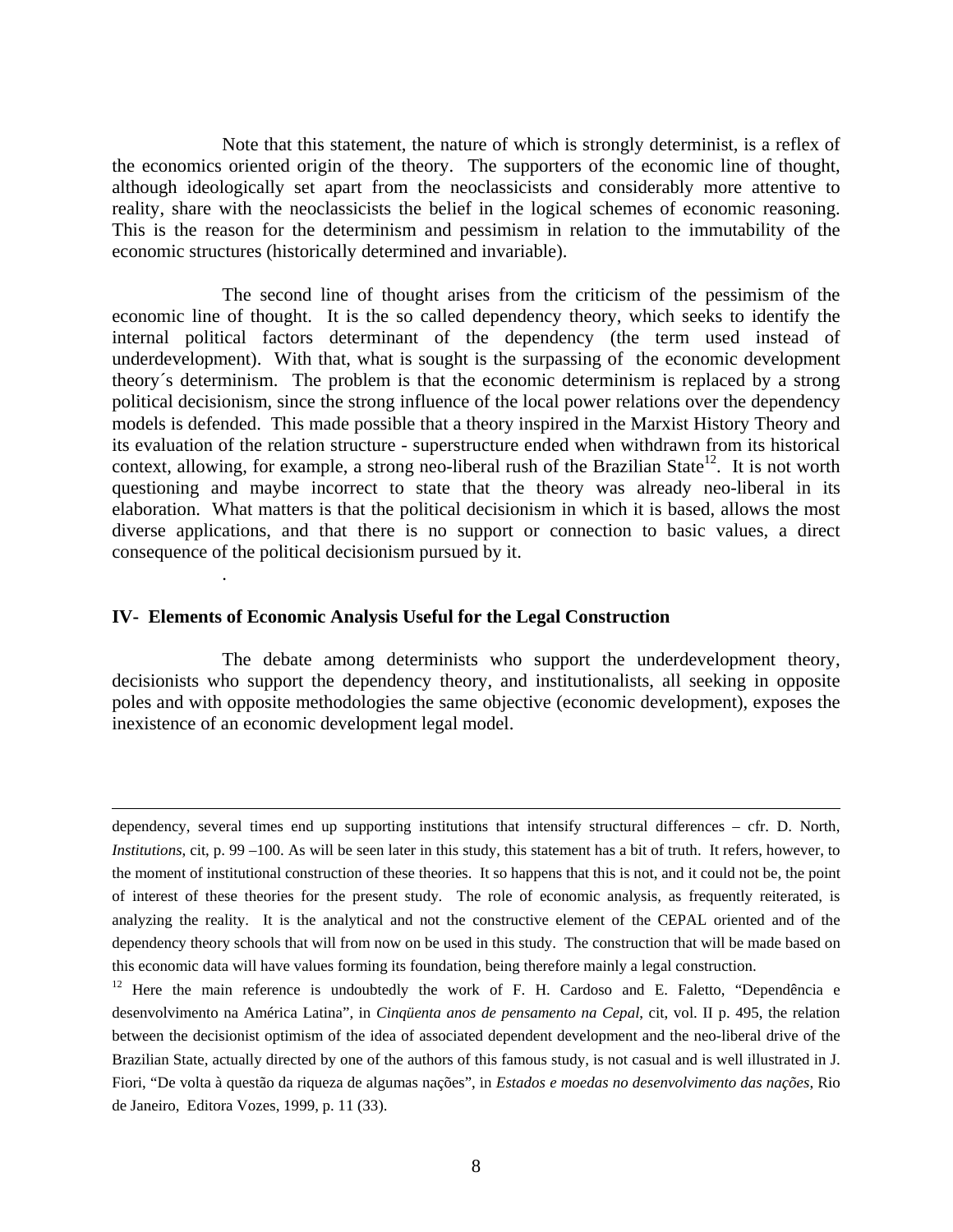Only the introduction of values can corrode the determinist pessimism, illuminate the total relativism of the decisionists and undermine the institutionalists' belief in economic results. On the other hand, any consistent legal theory on economic development cannot disregard these important movements and their studies about underdevelopment, dependency and institutions. It has, on the contrary, a lot to do with these movements and studies with regard to method and analysis of the reality. There is, hence, a virtuous relation between the economic and legal analysis.

 Some conclusions can be drawn from the historical structural analysis of the CEPAL oriented theory. The most important is the following: a serious obstacle to economic development in underdeveloped countries is the high degree of concentration of economic power. This causes the flows of capital to remain closed within a certain economic sector, without spreading through the economy, without generating the consumption multiplying effect and therefore not allowing economic development.

 As for the conclusion to be drawn from the dependency theory, it is drawn by antonomasia. The demonstration of the connection between the political forces of the underdeveloped countries and the interests of the hegemonic countries vanishes when the theory, as already stated, falls into total political decisionism. The economic moral and ethical relativism of the decisions based on it brings fatal consequences to the economic order. However, the analytical data of the dependency theory are extremely useful for legal construction. Particularly, the idea that associated dependent development applied to countries characterized by an enormous concentration of economic power, leads to an immense capacity of influence of this power over decisions regarding regulatory guidance. Political decisionism associated with economic power creates an enormous risk of the capturing of the political and legal spheres by economic power. It is thus necessary to have a clear definition of a social value base capable of limiting this risk.

 Finally, from the institutional theory, it is possible to withdraw an important lesson. The rules for living in society, formally or informally imposed, are extremely relevant for the process of economic development. They shall also be studied from this point of view. Again, it is necessary to stress that this does not mean that the institutional construction must be built around a pre-determined economic result to be obtained through these institutions. As opposed to that, the search for economic knowledge will be the central objective.

### **V – The Legal Concept of Economic Development**

### a) *The need for procedural rules regarding economic matters*

 With their differentiated analysis of reality, the economic development theories require a legal construction that is also adapted to the specific reality of underdevelopment.

 This specific reality requires the compelled dissemination of economic knowledge because it has not developed such mechanisms. A common characteristic of almost all underdeveloped economies is an extreme concentration of economic power. Economic power limits the expression of preferences and limits both a societies ability to change and to grow. To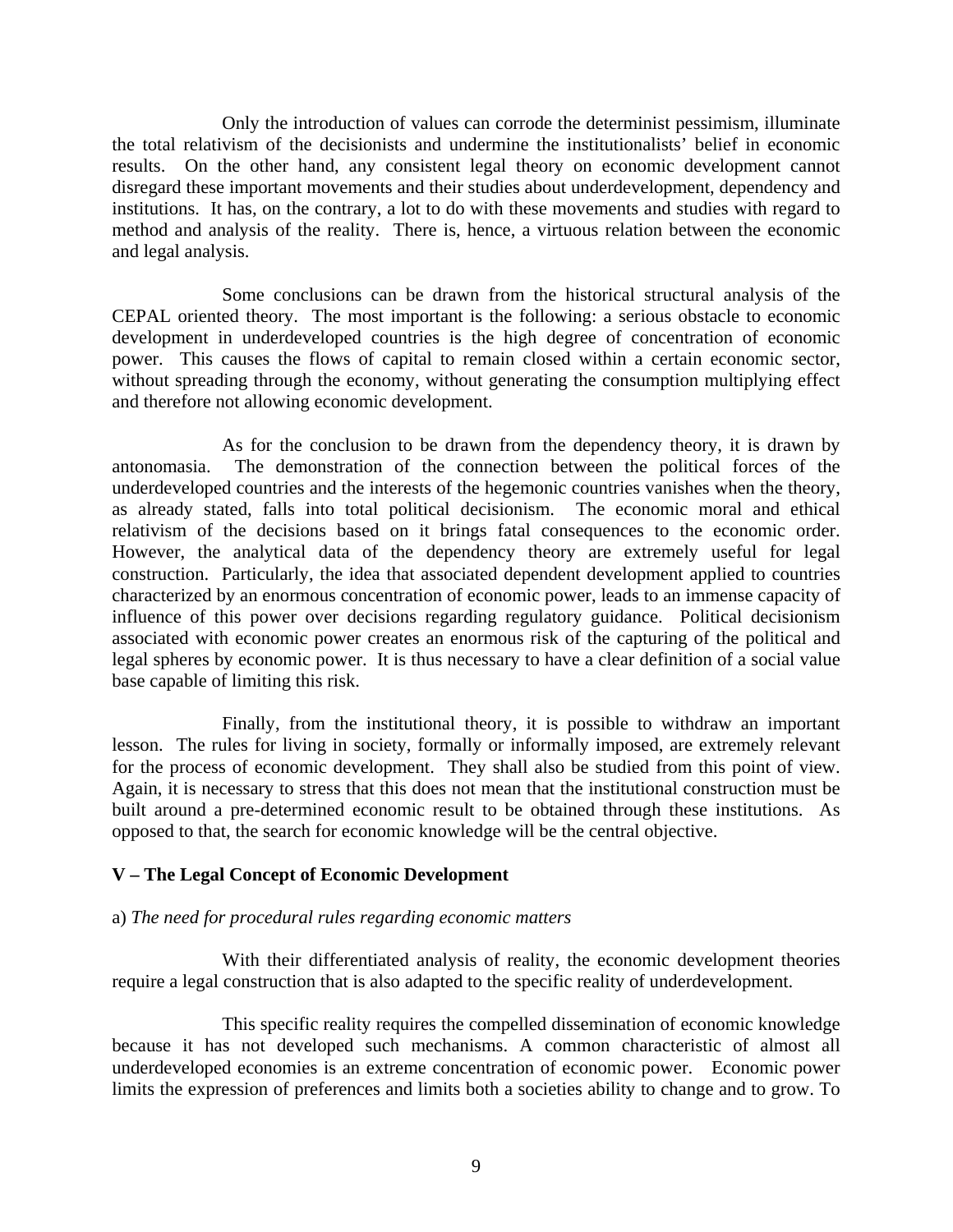change, because no change is possible without knowledge of the problems and of the objectives that the society as a whole wants to seek. And to grow because, as previously seen, the existence of centers based on demand (consumers) that act as propellers of economic development is incompatible with the concentration of economic knowledge.

 It is therefore understood that in these economies, economic development can only be obtained by the dissemination of economic knowledge. The formation of economic knowledge is already naturally diffuse in society. Consequently, it is the excessive concentration of economic knowledge that leads to serious allocation inefficiencies. It is this reason, and not the so accentuated (lack of) typical market efficiencies, that is responsible for the poor economic results of centralized economies.

 Once this verification is confronted with the existence of the absolute structural concentration of economic power in these economies, the secret for economic development is exactly to discover a method to eliminate the structural imperfections by means of fostering the dissemination of economic knowledge. Since these structural imperfections originated from the inexistence of the process of economic knowledge formation and of proper social choice, that must be the main objective of an economic development legal theory.

 In order to understand how important it is to disseminate economic knowledge among individuals in a society, it is necessary to briefly follow a critical evolutionary line in relation to the typical State economic intervention in the 20th century and of the economic theories that attempt to create a concept for and justify such intervention.

 The typical 20th century State intervention was based on the principle of concentration of economic knowledge. Not only the results of the application of the Marxist theory but also the consequences of the Neoclassical ideas have shown this to be imperfect in theory and ineffective in practice. Imperfect because both theories found their basis in postulates that do not exist in real life. Such is the case of the fundamental role attributed by the Marxists to the "work" factor in the capitalist production process, and the famous hypothesis of the Neoclassic definition of a perfect competitive market, which is absolutely inexistent in real life. Ineffective in practice were both theories, respectively for the lack of effectiveness in coordinating the State action and the limits of such action, and the total incapability of control of the economic power and the reduction of the inequalities caused by it.

 The problems and incoherence of these theories allow the kind of criticism made by F. Hayek. This author states nothing more than the obvious: economic knowledge is practical by nature, and the best knowledge is acquired individually through the process of choice, i.e., through the effective existence of competition<sup>13</sup>. Consequently, the pretension to isolate and theorize economic knowledge leads to inconvenient results $^{14}$ .

 $\overline{a}$ <sup>13</sup> Individualism and Economic Order. Chicago, The University of Chicago Press, 1948.

 $14$  It is important to state the famous observation of F. Hayek about this subject: "The peculiar character of the problem of a rational economic order is determined precisely by the fact that the knowledge of the circumstances of which we must make use never exists in concentrated or integrated form but solely as the dispersed bits of incomplete and frequently contradictory knowledge which all the separate individuals possess. The economic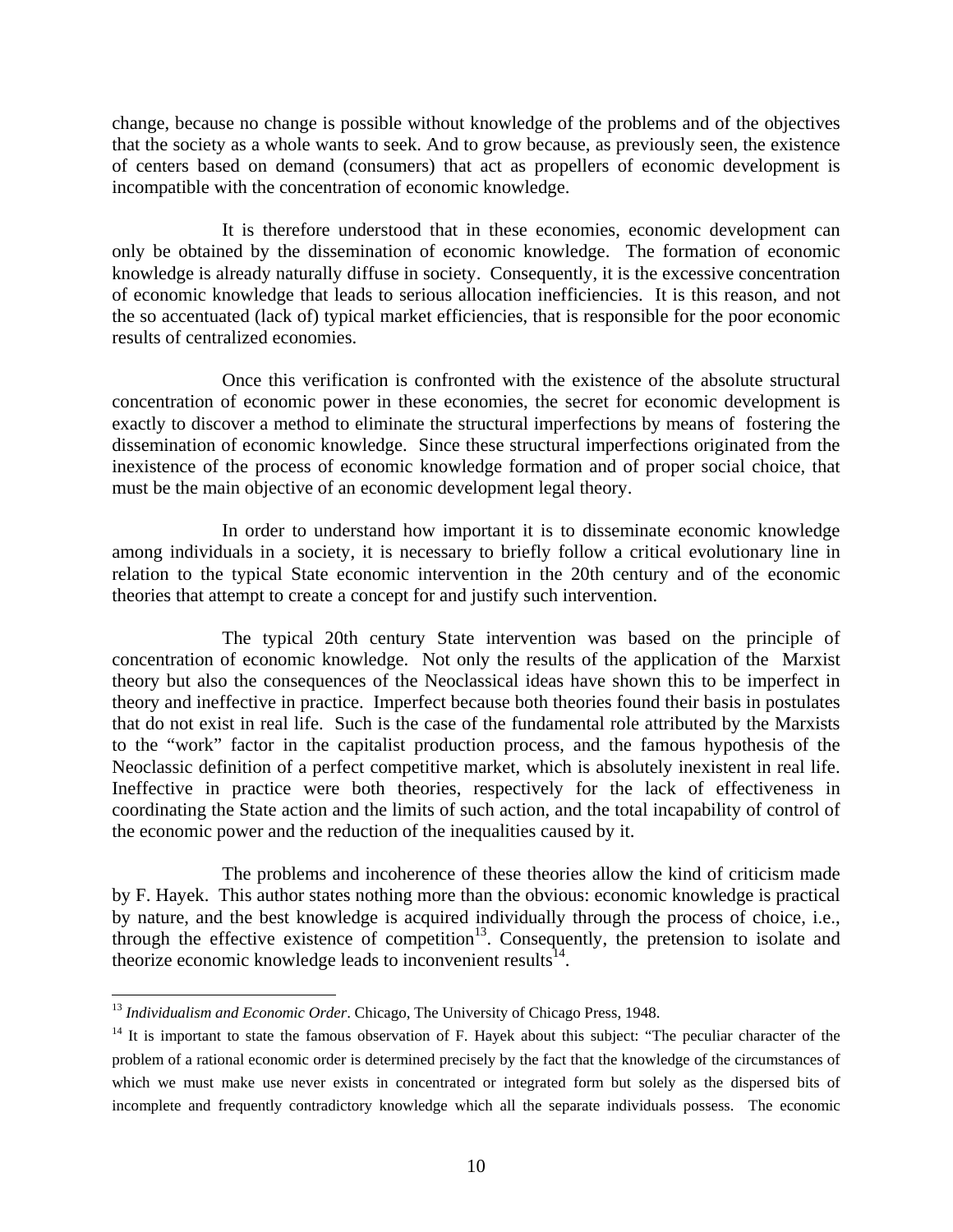This criticism, valuable to the economic aspect of the discussion, requires a revision of the rule of law in society. Law must allow the flow of and offer transmission channels for economic knowledge acquired in a diffuse way in society<sup>15</sup>. And Law is particularly capable of creating such channels since it conceives knowledge in a way that is profoundly different from the Social Sciences. While for the Social Sciences knowledge is eminently empirical, for the Law it is the consequence of the application of societal values.

 To state that knowledge is based in societal values is nothing more than to affirm that the values of a certain society can and do influence dramatically the knowledge we have of it. If, as stated by the doctrine, there is no empty rule without a pretension or interest to protect<sup>16</sup>, then in other words, without a value behind it, the society we *know*, when obeying these rules, does nothing but to translate theses values. Thus, the society we see is a representation of democratically established social values $^{17}$ .

 problem of society is thus not merely a problem of how to allocate "given" resources – if "given" is taken to mean, given to a single mind which deliberately solves the problem set by these "data". It is rather a problem of how to secure the best use of the resources known to any of the members of society, for ends whose relative importance only these individuals know. Or, to put it briefly, it is a problem of utilization of knowledge which is not given to anyone in totality." – "The use of knowledge in society" in *Individualism and economic order*, London, 1948, p. 77- 78, also see footnote 19 herein.

<sup>15</sup> This is the main postulate of Hayek's theory of knowledge. For him, it is a mistake to believe that knowledge can be centralized or theorized, because it is essentially practical and individual. This criticism to the abstract thinking in the economic field probably has it philosophical inspiration in the criticism to Kant's pure reasoning, especially its conception of synthetic thought, which is creative, capable of adding knowledge. This form of knowledge is, in Kant's conception, essentially experimental and therefore practical and inductive. – see I. Kant, *The critique of pure reason*, Chicago, Encyclopedia Britanica, 1996, vol. 39, p. 14. It is important to understand that although its utilization has been eminently libertarian, directed to undermine the State's actuation in the economy (due to the strong ideological slope of the work of Hayek), its main utility can be exactly the opposite, i.e., grant subsidies to the State's intervention in the economy. Due to the fact that this intervention has to take into account the individual economic preferences, it can and must seek the achievement of an economic democracy. From there, we have the relation of this concept to the theory of economic knowledge discussed herein.

16 V. G. Calabresi, "The pointlessness of Pareto: carrying Coase further", *Yale Law Journal* 100/1.211, 1991.

 $17$  From the surpassing of the Marxist and Neoclassical determinism, the historical element remains as the only necessary explanation for the legal formation of values. This historical element does not establish the Law positively, but it drastically influences the Law. There are two relevant characteristics that differentiate it from other attempts at explaining the formation of the legal rules. In the first place, it does not require a State legislator oriented by illuminist principles, as proposed by the supporters of natural law. It is close to, but does not identify itself with the German Pandectistic Historical School. This path in Law is not a product of the State legislator, it is part of a broader structure, originated from the collective unconscious of the people ("aus dem kollektive Unbewusstseins der Völker zu erbluhen" – V. F. Wieacker, *Privatrechtgeschichte der Neuezeit*, Göttingen, Vandenhoeck & Ruprecht, 1967, p. 358). This undetermined element is exactly the action of the individuals and especially that of organized groups in the formation of the Law. It is the formation of Law from diffuse initiatives, which are a lot more capable to identify and collect the social values than a central administration.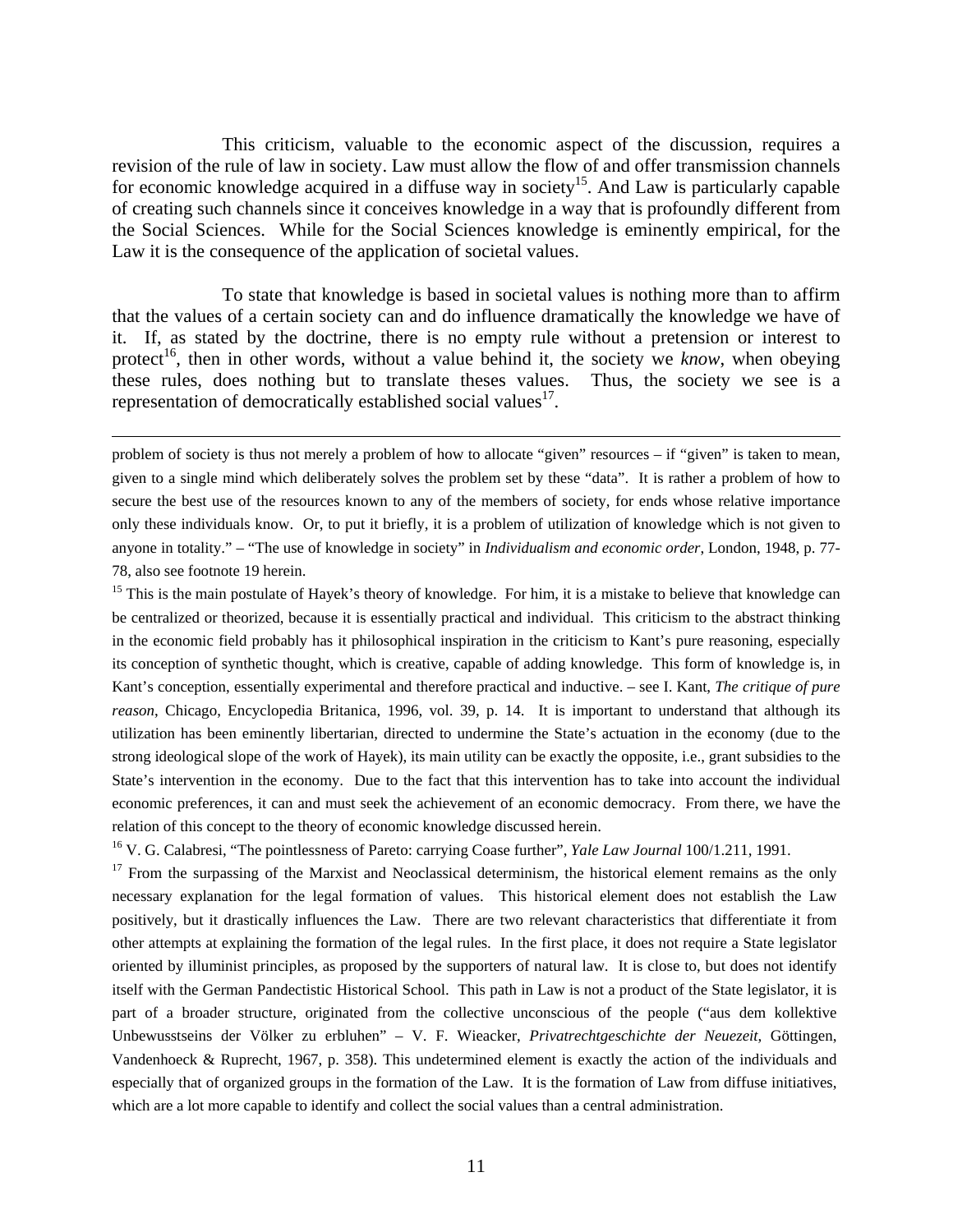The democratic formation of values and rules must be collective. "Collective" does not necessarily mean an involvement of the State. It can refer to larger or smaller groups of people. This does not mean that this knowledge is theoretical, not originated from practice, or artificial. The Roman *Digesto*, the most durable and influential legal masterpiece of the history of Humanity, is nothing but a structured collection of cases<sup>18</sup>.

 The importance of the relationship between values and knowledge of society is quite clear in the economic field. The protection of competition leads to the discovery of the true product utility and of the best options for the consumer. The value "competition" therefore has a double influence over reality – first shaping it and subsequently allowing the knowledge of it.

 This last sentence creates an apparent perplexity. The inverse seems to be the normal process – know first and then shape. It is not that way in the economic sphere. The legal rule is eminently instrumental. The affirmation of the possibility of choice as a fundamental value (molding) assures the most abundant amount of information for the consumer. Then the consumer, by itself, will find the most adequate solution to his or her necessities.

 Applied generically, this affirmation of the cognitive power of Law implicates in a transformation of the Law itself. Such transformation is necessary because the Law has an important cognitive role. A legal system that intends to enable society to correct itself needs to allow this society to know itself.

 In a legal system thought of this way, the legal rules necessarily change their nature. It is not possible that the rules of the old Liberal State prevail. The legal system is primarily formed of institutional and procedural rules. The institutional change is therefore obtained not by a political experimentalism empty of values and of political discussion, but by a well structured and debated group of institutional values and rules.

 The institutional and procedural rules have in them values that are democratically established and debated. Nevertheless, they do not pre-define the most convenient solution. At the same time that they provide stability to the system and guarantees to the citizens, they allow social and institutional experimentalism. The Law thought of this way leads to – and does not result from – the fairest solution. It is at one time a more secure system – since it has secure institutions – and more flexible, as it allows its self-improvement.

 The process of dissemination of economic knowledge does not exhaust itself with the dilution of economic power. This dilution only allows the formation of economic knowledge in a diffused way, which is its natural tendency. It avoids, therefore, the existence of a serious dichotomy between the natural methods of formation of economic knowledge and the legal and economic structures that shall institutionalize it.

<sup>&</sup>lt;sup>18</sup> The Historical School of Law intends to retrieve this individual historical value (not in its State sense) (accordingly, see, F. Wieacker, *Privatrechtgeschichte der Neuzeit*, cit, p. 348).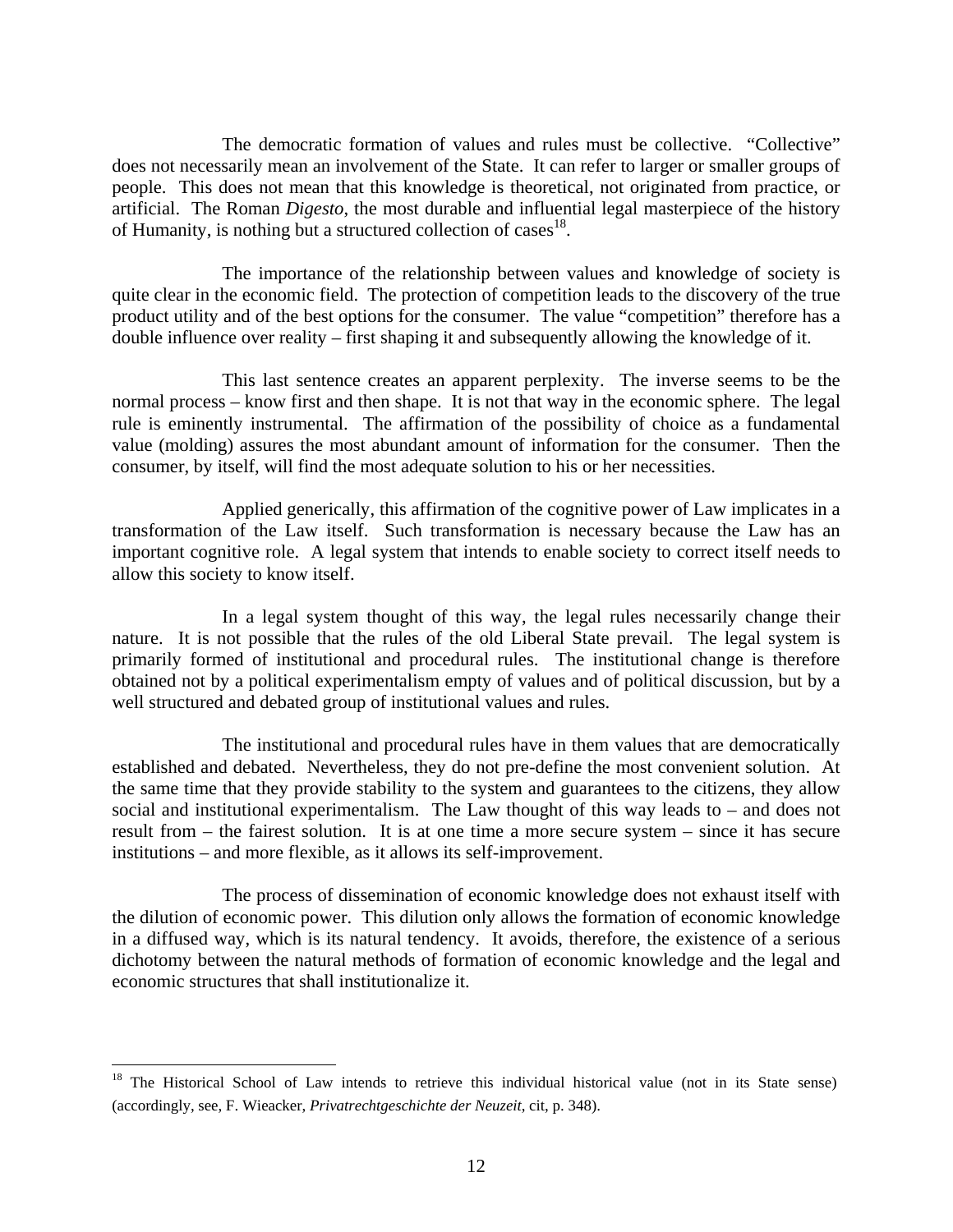It is also necessary to assure that the economic knowledge flows and is transmitted to the regulatory and planning agents. For this reason it is necessary that the various social groups involved in the rendering of some kind of service participate in the process of elaboration of its regulation. These groups contribute with knowledge and information that are essential for the elaboration of regulation. This procedural and regulatory principle is not incompatible with the establishment of general regulatory objectives (such as redistribution and competition). In the first place, this is because all converge to the sense of participation of all citizens (without exclusion) in the economic process. But, besides that, because of the fact that the legal institutional principles are general. Economic knowledge (diffuse) is most necessary in its fulfillment and concretization.

 From these considerations, arise one important concern. It is the concern with the principles that shall allow the dilution of economic knowledge. There are basically three principles, all at the same time an instrument and a consequence of the dissemination of the economic knowledge defended above.

 The first principle is undoubtedly the redistributive principle. The most outstanding and incontestable result of the historical structural analysis is the certitude that in underdeveloped countries, changes in demand and not changes in the production process are the great propellers of economic growth. Consequently, there is no justification to center the basis for regulatory philosophy in efficiency. The regulatory philosophy shall be primarily destined to redistribution, the only form of expanding, in a structured and linear way, the society's consumption. By doing this, it eliminates the allocative inefficiencies of the economic knowledge concentration since it expands the basis for the collection of data about individual preferences. Redistribuition is maybe the most important instrumental principle for the diffusion of economic knowledge, since it is the only one capable of guaranteeing a real economic democracy.

 It is obvious, and almost deserves no mention, that much more than a mere instrument for economic development, the idea of redistribution is part of the concept of economic development itself<sup>19</sup>. It is philosophically unthinkable and historically wrong to imagine that it is possible to dissociate economic development and the distribution of its results.

 The same must be said in relation to the second principle. This principle is the dilution of the centers of economic and political power, and the consequent dissemination of information and knowledge throughout the whole society. Recognized as the great core of dependency for the supporters of the dependency theory, due to the connection of the centers of political power of underdeveloped countries with the power of developed countries<sup>20</sup>, and for the supporters of the CEPAL oriented theory due to the structural tendency of the sustenance and concentration of wealth in the sectors related to economic power, without dissemination through

<sup>&</sup>lt;sup>19</sup> Nowadays, in economic studies and even in statistics, there is a generalized adoption of income distribution as a criteria to measure economic development – see M. Wolfe, "Abordagens do desenvolvimento: de quem e para quê?", in *Cinqüenta anos de pensamento da Cepal,* cit, p. 715).

 $20$  F. H. Cardoso and E. Faletto, "Dependência e desenvolvimento na América Latina", cit, p. 511.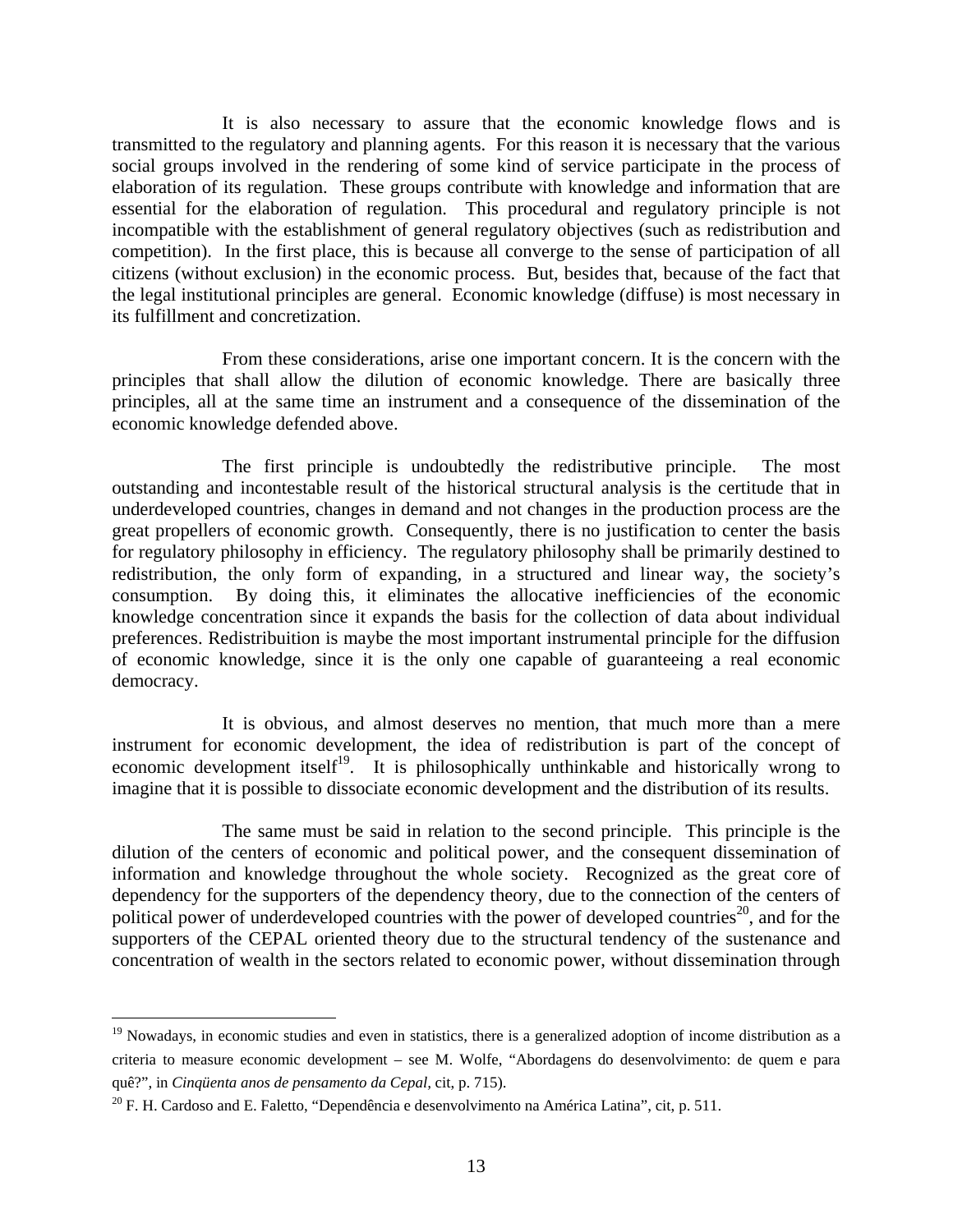the economy and without the production of the multiplying effect<sup>21</sup>, the definition of the centers of economic power undertakes a central value in any economic development policy.

 Finally, the third principle is the incentive to cooperation. There seems to be no doubt that, for the economic sphere to able to control itself with a certain degree of independence from the political sphere, it is necessary to introduce cooperation principles in the economic sphere and eliminate the exaggerated individualism. Moreover, cooperative structures also have a positive effect over the process of dissemination of knowledge to the extent that they allow direct interpersonal comparisons of utility, as will be seen.

 Although this comparison oversimplifies the meaning of the principles, it can be said that redistribution, erosion of economic power and cooperation are as useful and necessary to development and economic democracy as respectively the universal principles of the right to vote, of one person one vote and of wide political information, are important for constitutional and political democracy. Seen in the light of economic democracy, these principles also change . They are not values in themselves but relevant for their capability to enhance the diffusion of economic knowledge.

### b) *Procedural values vs. material values in economic matters*

 The discussion above obviously brings about a more general discussion about the convenience of substituting a discussion about material values for a discussion about procedural ones.

 Actually, what we are doing when we reject the economic result oriented theories is to reject values that are beyond it (as the absolute prevalence of result and efficiency oriented behaviour, that is the basis for the Pareto theorem) and try to replace it by a procedural rule, that allows individuals to acquire knowledge, decide and have their decisions respected in the economic arena.

 Such a preference can raise two questions that must be answered. First, is the choice for proceduralism, a choice of value in itself? If so, how is it different from a material choice of value? Second, is the procedural solution in economic matters really to be compared to the one on political matters, and hence be called economic democracy?

 The answer to the first question is somewhat easier than the answer to the second. There is no doubt that proceduralism contains a choice of value, that is however, profoundly different from material values. Rigorously speaking for a procedural solution to be logically admitted, just two requirements must be present: first, there must be agreement on the decision process and there must be agreement on the desirability of everyday decisions<sup>22</sup>. The latter is the value involved, i.e., the preference for deciding. It is clear that such a value is profoundly different from material values, since it does not define *ex-ante* and without a careful process of knowledge formation, the aims or results that an economic system should look for.

<sup>21</sup> In this sense, see C. Furtado, *Formação econômica do Brasil*, cit, p. 78 and 151.

<sup>&</sup>lt;sup>22</sup> s. K. Arrow, *Social choice and individual values*, 2<sup>nd</sup> edition, New Haven, Yale University Press, 1963, p. 91.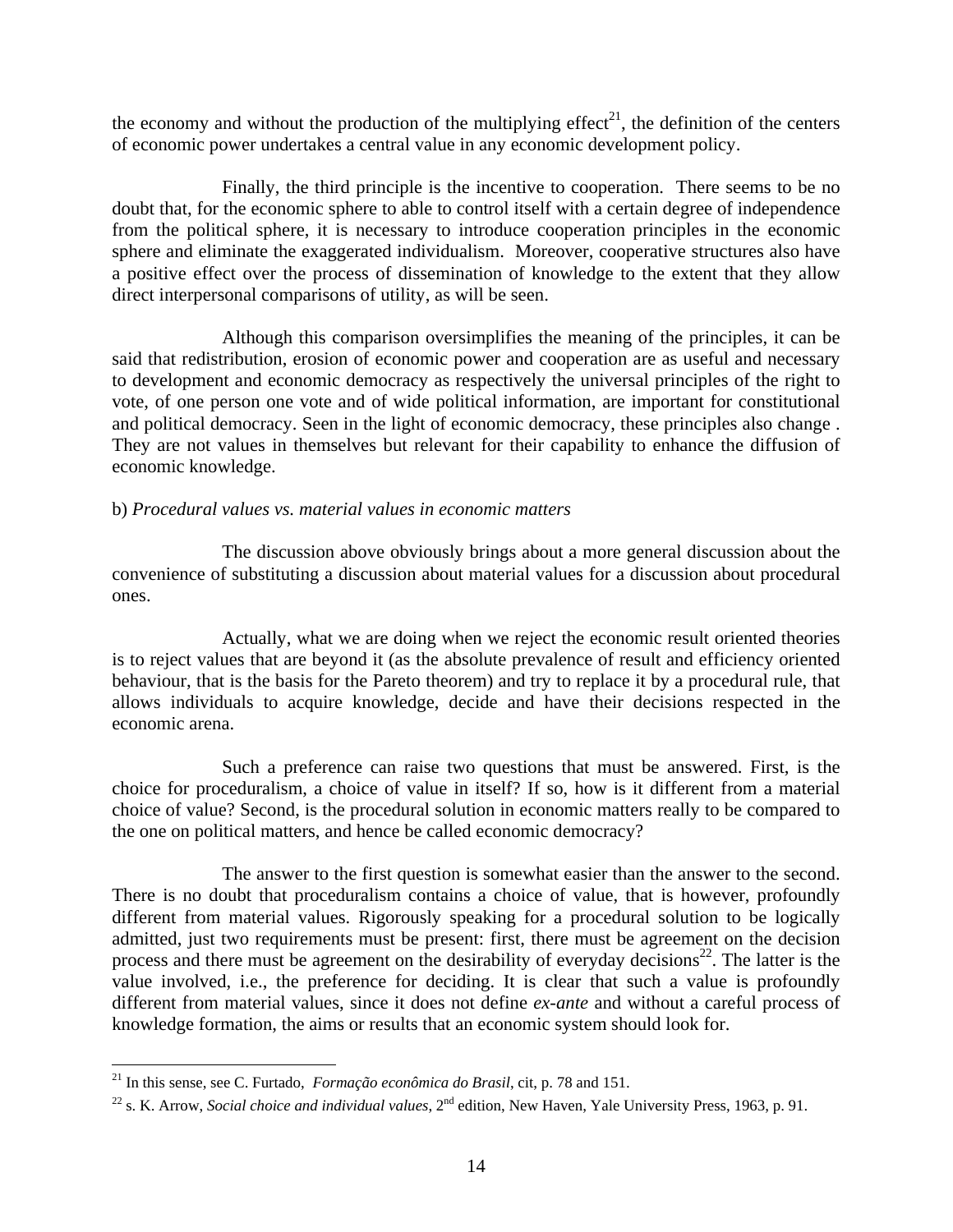The closer example of the desirability of such a solution is the almost universal agreement, non-influenced by ideological position, on the desirability of democracy in the political arena. That brings us directly to the second question, regarding the comparison between political democracy and the concept of economic democracy proposed here.

 The problem here seems to stand in the general possibility theorem formulated by Arrow more than fifty years ago and that is still very influential in social choice theory. According to it, interpersonal comparison of utility are not possible, because we cannot compare subjective sets of preferences.<sup>23</sup>.

 The problem brought about by such proposition is that there are no objective parameters for the exercise of choice. Therefore choice, being subjective, is not comparable. Consequently, no comparison can be made between economic and political democracy, since with respect to the latter, the comparison of choices is fundamental.

 The only way out of this problem is to predefine a set of values. That is the reason why Sens´s proposed way to rediscuss social choice theory is exactly to bring values to economic reasoning<sup>24</sup>, escaping from the impossibility identified by Arrow. If values are uniform, then choices can be compared. The problem is that, as mentioned before, a predefinition of values, risks to be so dictatorial or unilateral as the criticized predefinition of economic results.

 This last statement clearly reinforces the need for a procedural solution. As will be seen that solution will have not only to deal with the process of decision but also, exactly as in the political democracy to present to individuals, sets of possible choices (eg. cooperation vs. individual behaviour). Those sets of choices would be have to general enough in order not to imply an indirect choice of material values (that is why cooperation vs. individual behaviour will be taken as one example). This conclusion sets the stage for the comparison between economic democracy and political democracy: both require the existence of choice and the predefinition of the alternatives is necessary to permit objective comparisons of preferences and, therefore, social decision.

# **VI- The Economic Development Legal Principles**

a) Development and Redistribution

 If, with an exaggerated pretension and without adhesion to originality, someone attempted to establish a historical path of the intervention of the State in the economic domain in modern times (adopting as the starting point the reaffirmation of the State power in the French Revolution), this person could have done it as follows. In the beginning and for more than one hundred years, all beliefs were in the Liberal State, whose only duty was to protect the economic and political freedom of individuals. This excessively liberal State is opposed by the State of the Keynesian Era and the State of Revolutionary Communism. In different ways, these two States

<sup>23</sup> Cfr. K. Arrow, *Social choice and individual values,* cit, p. 59.

<sup>24</sup> s. A. Sen, *On ethics and economics*, cit., p. 78-79.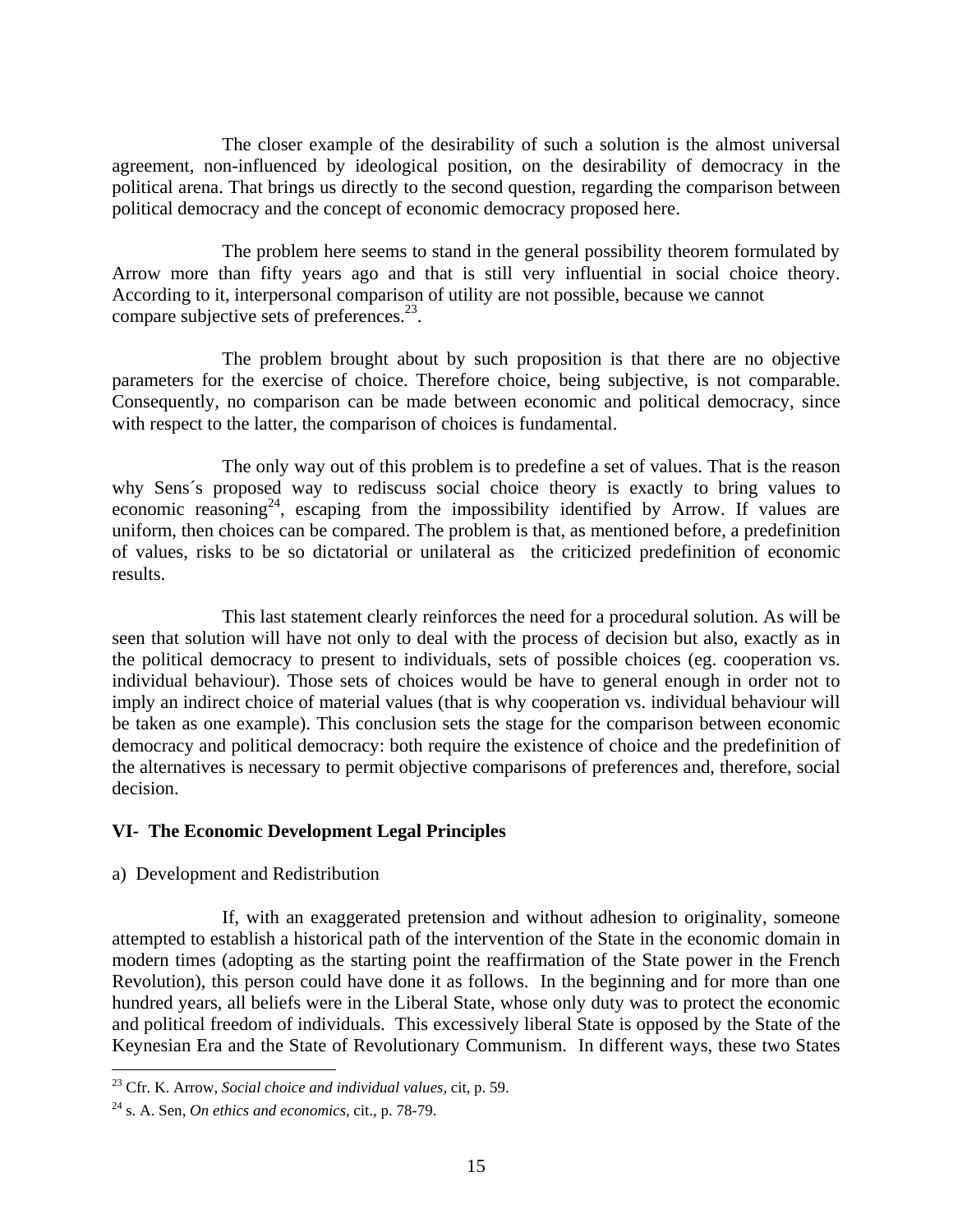intended to be the great managers of the economic system. It is not by chance that both movements mentioned above are macroeconomic. During this period, which lasted more than eighty years, there is an actual conception of the State as the highest manager, superior to and distant from the economic system.

 The current era, apart from the initial accommodations of difficult perceptions to observers who live the history reported by themselves, shall have another characteristic. There seems to be a consensus that the State, as distant and abstract manager, does not perform its duties satisfactorily. This does not mean that it is necessary to reduce its presence or dismiss it of its duty.

 It involves the attribution to the State of another task, which is maybe more onerous. Instead of undertaking the abstract and macroeconomic management of society, the State must do something that the individual and the market will never do. The State must redistribute. It is the redistribution that must be identified as the great task of the new State. The State must therefore base its management (including that of the economic field) in values and not in economic objectives.

 Because of the management problems identified above, the redistribution is far from being an exclusive task of Tax Law, as believed in the old conceptions of State (and as it is still largely believed). The redistributive task of Tax Law will always be present, especially to fulfill the needs of those sectors which generate social externalities (health, education, etc.), the responsibility for which must always be that of the State.

 But this objective cannot be exclusive of Tax Law. If the problem concerns management, any management manual (public or private) indicates that the more proximity to the problem and specialization of management there is, the more efficiency there will be. Such specialization can only be obtained through a redistribution within the sectors of the economy and not merely through a macroeconomic redistribution. Thus, the redistributive objective is also a form of providing efficiency to the State.

What occurs is that this type of redistribution can only happen if it is also an objective of economic regulation. What is frequently unnoticed is that this type of distribution can be done in various ways. Some of the most effective ways combine sectorial tax instruments with regulatory measures.

 The redistribution can be direct, as it takes place, for example, when the regulation requires that larger producers or monopolists extend their services to consumers (or potential consumers) who normally do not have access to their services. This is what has been lately called universalizing services.

 The universal service is generally non-profitable, since it implicates the extension of the service network to consumers located far away with no purchasing power. On the other hand, a private entity will be unwilling to expand its services simply because of the positive social externalities it may present. Consequently, there are characteristics that cause it to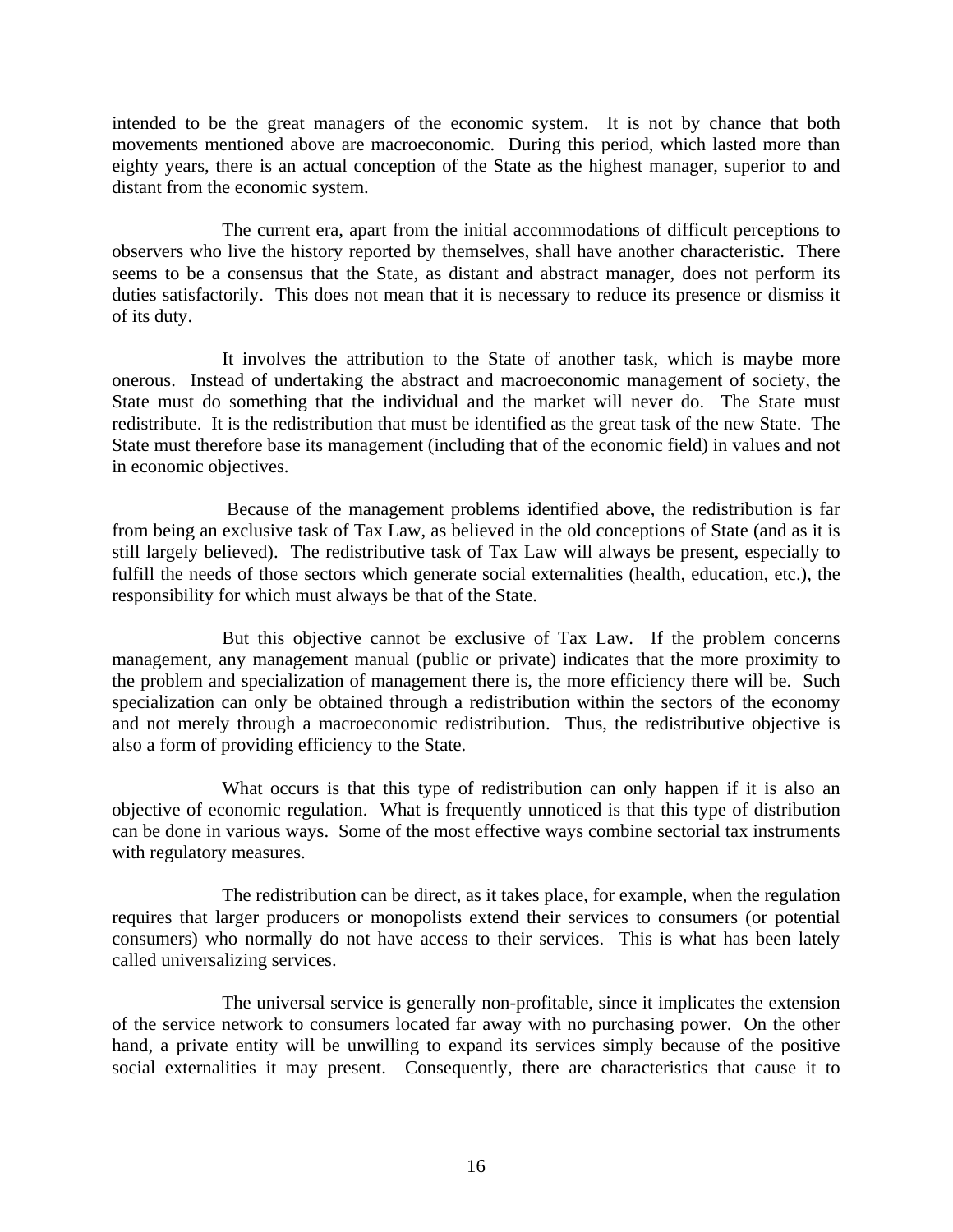resemble the problems that led to the identification of the economic sectors that could not be regulated, where the direct intervention of the State is necessary.

 Not for any other reason, as will be demonstrated, the main proposals for the solution of the universal supply problem are based exactly in State or "State like" solutions. The creation of a series of parafiscal contributions is typical of this kind of solution.

 Such kind of contribution, in one of its most effective forms, can have important positive social externalities. It can – and must – contribute to reestablish the equilibrium of sectors that in special market conditions, generate additional benefits for certain economic agents, potentially causing damage to the other competitors and to consumers. This is exactly what happens in most of the sectors in which there is a need for the regulation of monopolies formed from networks. The owner of the rights over the network starts out with an enormous initial advantage. This advantage can generate extraordinary profits. These profits can be compensated not only by the direct obligation of providing services to consumers with no purchasing power but also by the enforcement of a contribution of a redistributive nature.

However, one should notice – and this is important to point out – that the beneficiary of these rules is primarily the consumer. The universal service serves the consumer. It does no have as a primary objective, the reestablishment of the equilibrium of competitors' relations, although it may generate the positive effect of compensating for the competitive advantages existing in favor of the owners of the networks. If this is so, this contribution must not be transferred to the same consumer or competitor.

 This is only one of the many forms of sectorial redistributive policies that can be implemented. Truthfully, the universal service is part of the broader gender of public subsidy policies applied among consumers of low and high income. Criticized by Antitrust Law Literature as a form of abuse, the discrimination among consumers is absolutely acceptable as a redistributive policy as long as it is enforced by regulatory means as a form of sectorial subsidy.

b) Economic Development and the dilution of market power centers

 The second but no less important basis for the legal support of economic development regulation is the belief in the necessity to dilute market power centers.

 For the acquisition of economic knowledge, it is essential to have an institutional view of the economic process. It is necessary to guarantee the dilution of the economic power of individuals to prevent some individuals or enterprises from concentrating economic knowledge and imposing their values on others (as happens with monopolies).

 As already seen, the incentive to economic development is fundamental to structurally underdeveloped economies, and such incentive is only possible with the fight against the structural conditions of economy that favor the concentration of power, and therefore the impossibility of governing the economic system.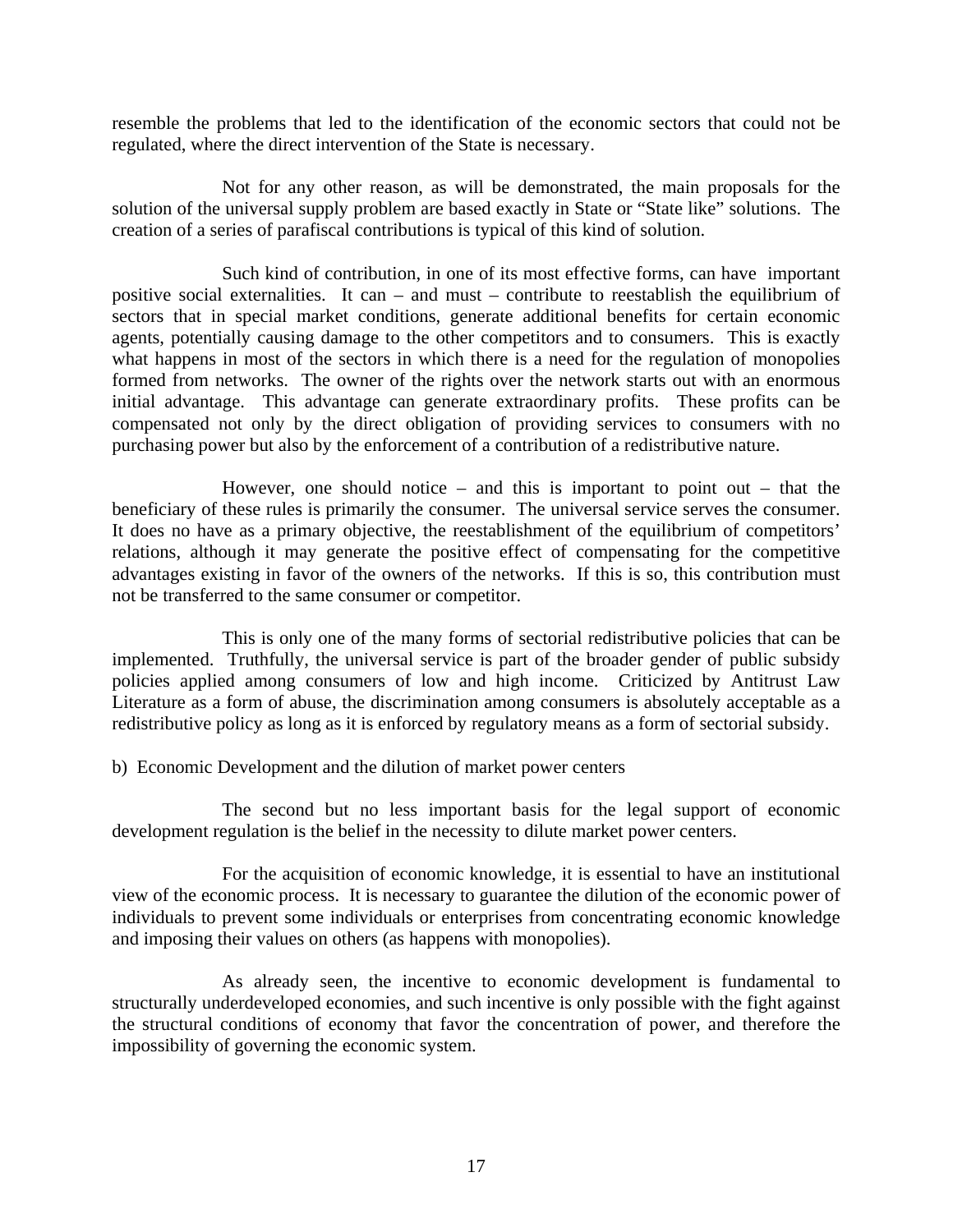The relationship between the structures in the CEPAL economic development thought and the antitrust structuralism (such as the one of the Harvard School of Antitrust Law during the 60's) is a lot more than linguistic. It corresponds to a common understanding of the need to contrast (with legal antidotes) respectively macro and microeconomic negative trends, which have structural bases on the respective economies or sectors.

 For this purpose, the legal basis for regulation is exactly in establishing procedures for the economic activity. The idea is similar to the one of the most progressive lines of thought of legal relativism, which, when facing the problem of finding the fundamental basis for the legal rule and being willing to avoid the discussion in strictly political terms, respond by defending the procedural rule, directed to find a fair legal rule<sup>25</sup>, and, therefore, open up the doors for the development of the due process clause<sup>26</sup>.

 This change in the scope of concern – from the search of a predetermined and pre-legal objective to the effective assurance of the fairness and loyalty of the integration of the various economic agents in the market and of the material equality in competition – is a response to the issue of the fundamental basis of regulation (the economic due process clause).

 As an institutional guarantee of the fairness and equilibrium of the economic interaction process, the regulation gains an autonomous justification. The reason is that there is no longer a pre-legal or ultra-legal fundamental basis for regulation. Its justification becomes only the one of creating a material legal equality rather than merely a formal legal equality among all of the economic agents, and assuring the fairness of their conduct in the market.

#### c) Economic Development and Cooperation

The third basic principle of a legal economic development theory is the cooperative idea.

 $\overline{a}$  $25$  The progressist realists divide themselves into two groups: the so called Yale School and the Harvard School. The first one sees the action of the Judiciary as a political valuing of opposite interests (therefore retrieving ideas of the jurisprudence of interests) (see H. Sasswell and M. McDougal, "Legal education and public policy: professional training in the public interest", *Yale Law Journal* 52/203, 1943; also see B. Ackerman, *Reconstructing American Law*, Cambridge, Harvard University Press, 1984). The second and most original group sees the problem of the enforcement of Law as a discussion of which institution is the most capable of enforcing it (see H. Hart and Albert Sacks, *The Legal Process*, New Haven, Tentative Edition, 1958). The modern development of the progressist realism in a certain way, combines the two concepts, seeking to identify how a court decision can influence public institutions and the levels of power of the market economy, improving such institutions and levels of power (see O. Fiss, "The Social and Political Foundations of Adjudication", in *Law and Human Behavior*, v. 6, n. 2, 1982, p. 121).

<sup>26</sup> In Civil Procedure, the central objective of the *due process clause*, the adversary proceeding principle (*princípio do contraditório*), is nothing but a form of assuring the participation of the parties in the proceeding that leads a third party and the judge to a fairer decision. With respect to this subject, see the essential article of C. R. Dinamarco, "O princípio do contraditório e sua dupla destinação", in *Fundamentos do Processo Civil Moderno*, t. I, São Paulo, Malheiros Editores, 2000, p. 124). In the same way, competition is the guarantee of a reply, of a participation of all economic agents that assures the taking of a more uniform decision by the consumers.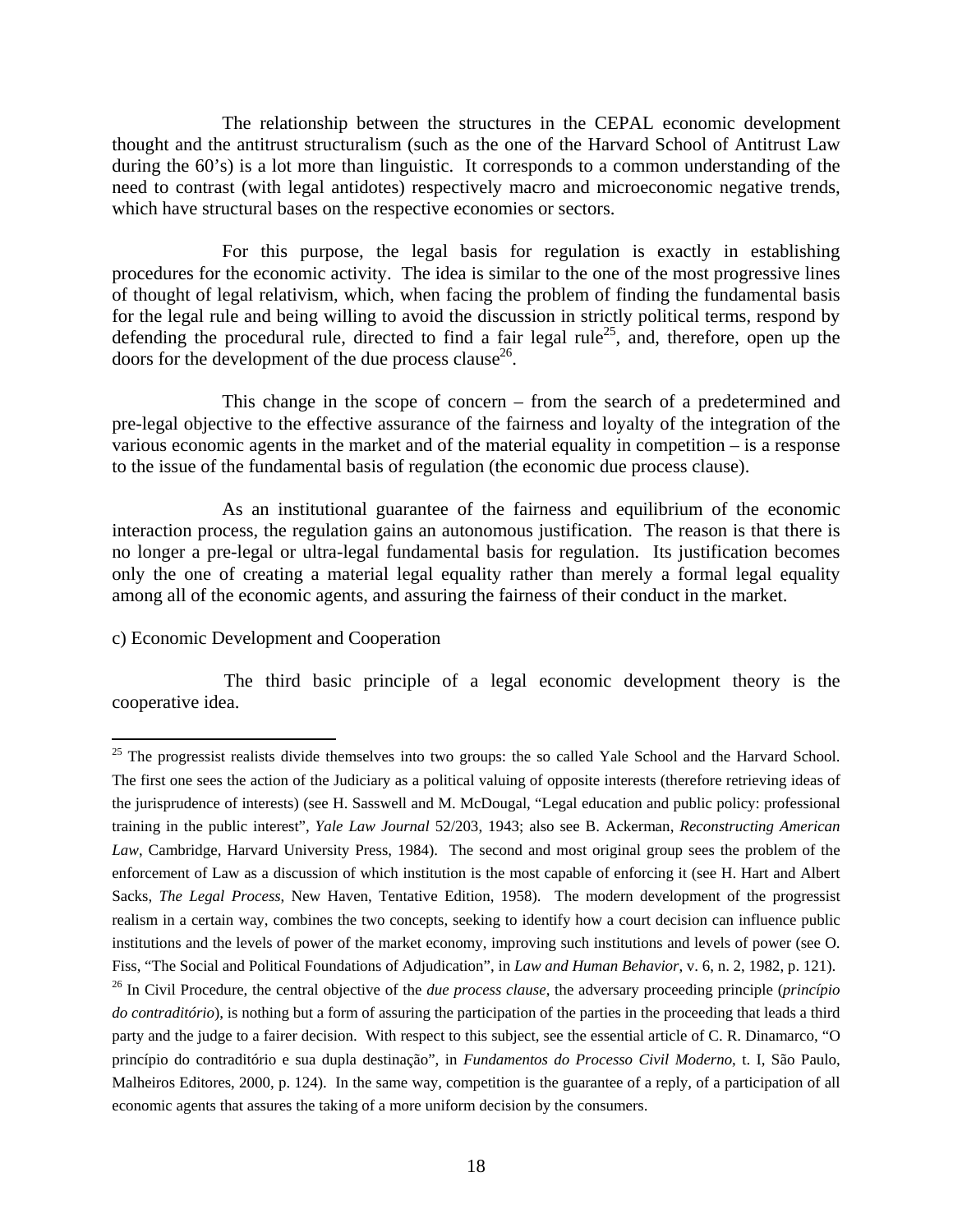The economic democracy notion, as described up to this point, allowed the extension of the need to spread economic knowledge throughout society so that everyone can make his or her choices. In order to do so, the importance of the redistributive principle was demonstrated, a principle that allows the participants to be included in the economic choice process and the principle of diluting the centers of economic power. On the other hand a necessary consequence of the idea of dissemination of economic knowledge is the dilution of the market power center that tends to concentrate knowledge.

 It so happens that these principles only guarantee that all of the economic agents are able to make free choices (which social exclusion and concentration of economic power evidently do not allow). The possibility for agents to compare individual choices with social choices is also necessary. As it will be seen, this is only possible through cooperation.

### c.1) Cooperation as an Individual Choice

 The issue of the individual decision vs. social decision is something that has been tormenting human minds for centuries. How and under what circumstances is it possible to make an individual cooperate with his/her peers naturally and voluntarily?

 We will attempt to demonstrate below that the answer to this question does not depend on the adoption of optimistic or pessimistic beliefs with regard to human nature. With effect, it is demonstrated that the existence of cooperation, or lack thereof, is a direct result of the existence of conditions (and institutions) that allow it to develop. It is not by chance that the response that has been given most recently and that is particularly interesting for this work, is that the existence of cooperation basically depends on a problem of information.

c.2) Conditions for Cooperation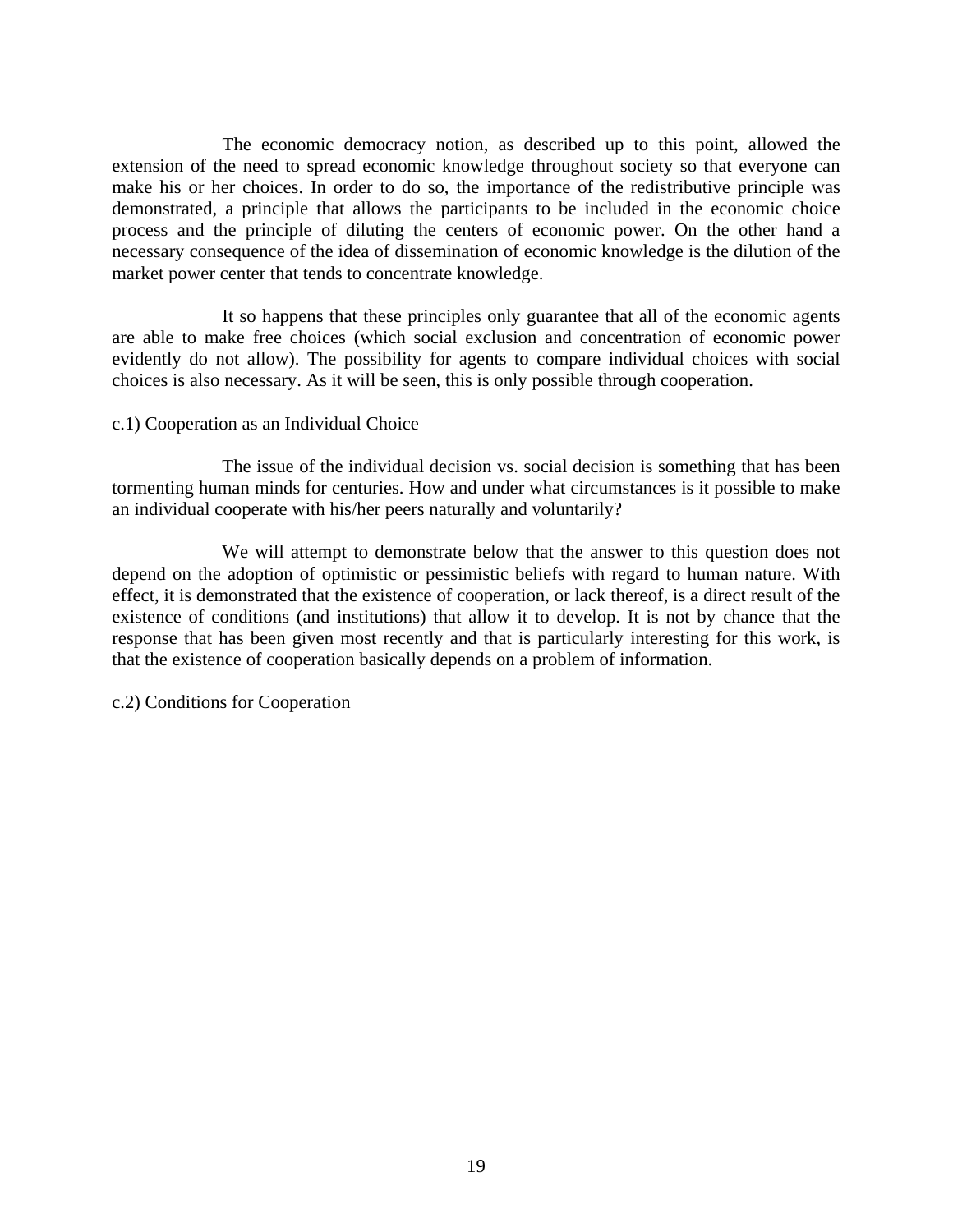The most interesting and most simple expression of the individualism – cooperativism dilemma – is in the well-known prisoner's dilemma<sup>27</sup>. The basic conflict therein is the individual decision and the collective interest decision. The perplexity that results from it is the inability of the parties to cooperate in order to reach a solution that is best for the group of players considered.

 It is interesting to observe that the cooperative solution is not reached simply because of the impossibility to obtain information on the expected behavior of the other party and as a result of the consequent defensive behavior of one in relation to the other agent.

 The careful study of the prisoner's dilemma and the modern studies on cooperation through the game theory allow<sup>28</sup> some basic conclusions to be reached. There are three minimum conditions for successful cooperative solutions: a small number of participants, the existence of information on the behavior of the others and the existence of an ongoing relationship between the agents.

 It is demonstrated that, always thinking from a strictly individual point of view, a specific economic agent will have a much higher tendency to cooperate, given the greater the importance of the "next rounds" of the game. To put this affirmation in more specific terms – it is obvious: the greater the importance of the future relationship with the other party, the higher the tendency to cooperate.

 $27$  The prisoner dilemma was one of the first theoretical models based on which the modern Game Theory has structured itself. Imagine two prisoners about to be interrogated for having committed the same crime; and suppose that each one of them is told that if he confesses and informs against the other, he will be forgiven and the other will be charged with the maximum penalty (for instance 20 years), while if both confess and inform against each other, both will be charged with the basic penalty for the crime (for instance 10 years). On the other hand, if none of the prisoners confess, each will be charged with a penalty of 5 years for the smallest crime (for instance, the only one that is possible to be proved without confession). The individual strategic behavior leads both prisoners to confess. This is certainly the best individual strategy, because no matter what behavior the other player (prisoner) has, the most convenient behavior will always be to confess (because if the other does not confess, the first player will be free, and if the other confesses, the first player will avoid being charged with the maximum penalty). What occurs is that in this case, the individual strategies represent for the prisoners, a worse option than the behavior that pursues the maximizing of the collective utility (which would occur if only one of the prisoners confessed); with respect to the prisoner's dilemma, see D. Baird, C. Gertner, R. Pickner, *Game theory and the law*, Cambridge-Massachussets-London, Harvard University Press, 1994, p. 48-49.

<sup>28</sup> The main study is undoubtedly the one of R. Axelrod, *The evolution of cooperation*, New York, Basic Books, 1984. The main scope of the referred work is the analysis of the prisoner's dilemma. From this simple game it tries to determine the conditions for cooperation and the behavior that can best lead to cooperation. For that, a game among various mathematicians, economists and specialists in game theory was made. The result was the victory of the strategy known as "tit for tat", which is the one that a player cooperates in the first round and follows the behavior of the other players (i.e. adopts reciprocity) in the rest of the other rounds. The reciprocity of behavior therefore becomes the center of its theory formulation. After observing this result, the author concludes that there is an effective possibility of cooperation and then discusses the requirements for its verification.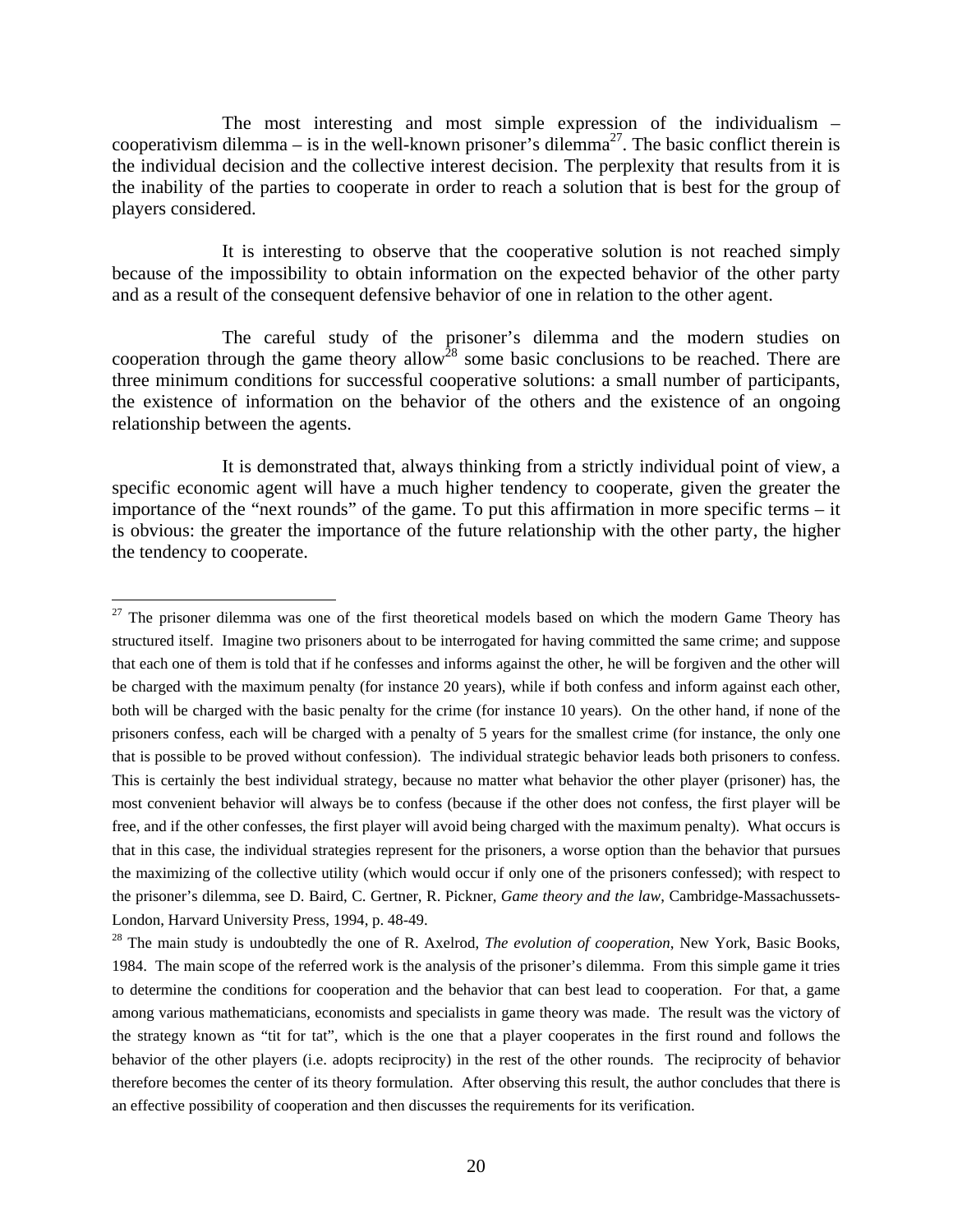It so happens that all of these conditions are rarely and increasingly less observable in the real world. The reality is increasingly great numbers and impersonal relationships – that tend to occur once and not again. The widely discussed and unsuccessful globalization only emphasizes this tendency and, therefore, the tendency towards individualism in social relationships.

 The conclusion, therefore, is the need for institutions and values that stimulate and allow cooperation $^{29}$ .

There are many examples throughout history that demonstrate the effectiveness and even the simplicity of this type of institution. Perhaps the most eloquent and most important of them is the increase of trade in Medieval Europe, that required that the levels of reciprocal confidence be re-established in a reality of great distances and little information. A great part of this rebirth could be attributed to the legal and ethical rules that raised the level of information by creating standard accounting criteria and codes of conduct for the merchants<sup>30</sup>.

 It is interesting to note, and here is more proof of the relevance of the value of knowledge and information in society, that the institutions required for cooperation are only those necessary to create the conditions for it to exist. When these conditions are created, the compliance with the economic decisions indicated thereby occurs naturally and without coercion, the majority of the time. Historical analysis shows that solutions adopted through a cooperative method bring with them a much higher level of voluntary compliance, without the intervention of third parties<sup>31</sup>. Thus, well-prepared rules that create a cooperative environment end up being complied with and the non-compliance controlled and policed by the participants of the relationship themselves. It is specifically this self-fulfillment of rules that makes it possible to affirm that, in the presence of values and institutions that allow cooperation, it comes naturally. This conclusion is important to establish the role of Law in the incentive to cooperate.

#### c.3) The Role of Law in the Drive for Cooperation

 $\overline{a}$ 

 In light of the foregoing, it is evident that the most important institutional duty with regard to cooperation is the creation of a good environment for it.

There are two significantly clear reasons that allow us to come to such a decisive conclusion. First, as already seen, cooperation, different from individual behavior, does not occur naturally in society. There is no Hobbesian concept of human nature in this statement, but simply the recognition that there are social conditions that make such behavior difficult. This condition is basically the fear of the strategic behavior of the other party. If this is so, and it seems to be, at the least, a reasonable presumption, then the Law simply needs to create the conditions to eliminate this fear for cooperation to grow.

<sup>29</sup> With respect to this matter, see D. North, *Institutions, institutional change and economic performance*, cit, p. 15- 16.

 $30$  P. Milgrom, D. North and B. Weingast, "The role of institutions in the revival of trade: the Law Merchant, Private Judges and the Champagne Fairs", in *Economics and politics*, n. 2 (1990) p. 1-23.

<sup>31</sup> With respect to this matter, see D. North, *Institutions, institutional change and economic performance*, cit, p. 38.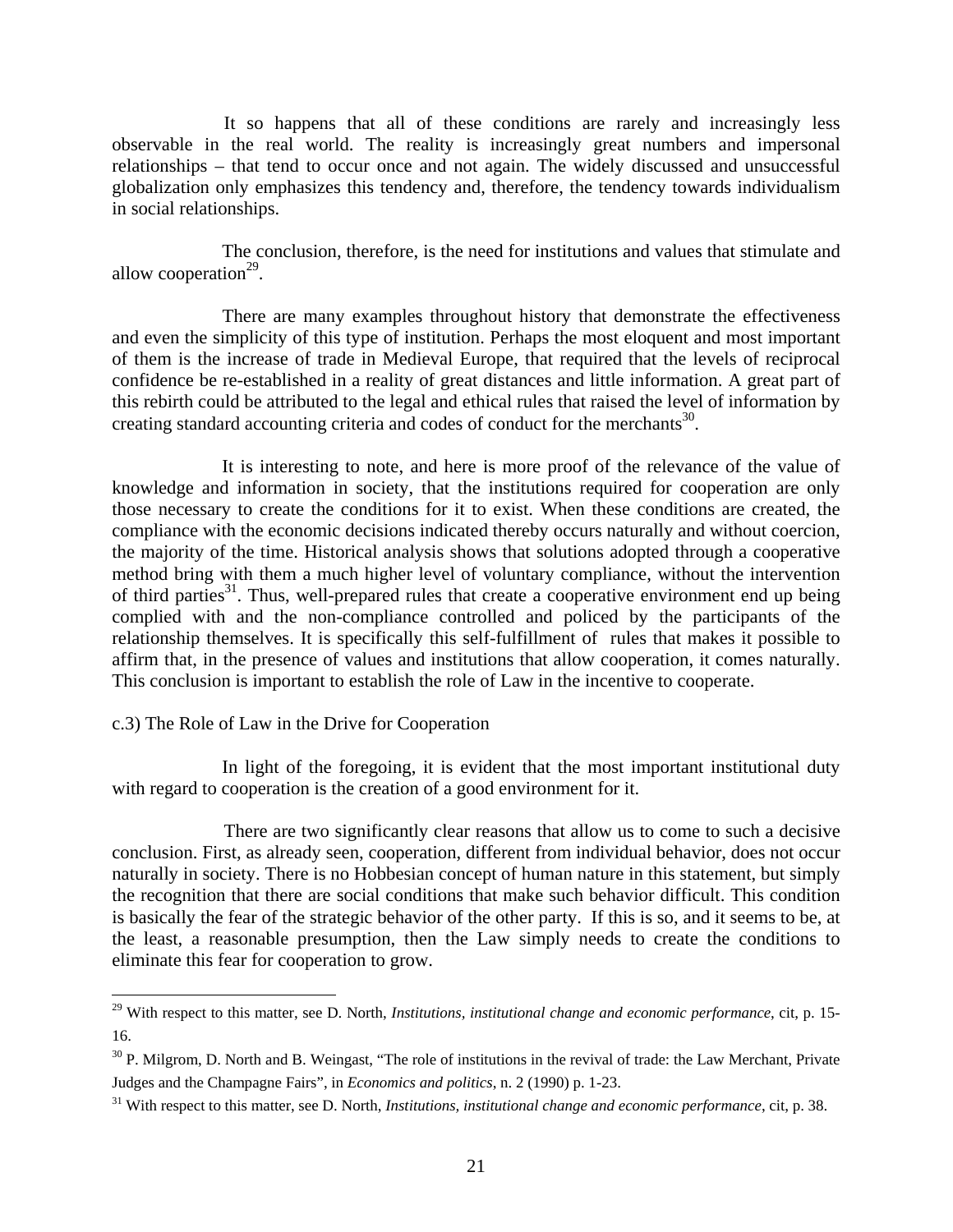However, there is another reason to emphasize the role of the Law in creating conditions for cooperation. As previously pointed out, this work is not intended to replace economic determinism with legal determinism that comes from pre-determined values. The intention here is only to allow these values to be shaped by the contributions of the whole society. And from there, the search for values that would allow social self-knowledge, like redistribution and the dissemination of economic knowledge. This applies also for cooperation. To think in a way to obtain it is fundamental for economic development, to the extent that it opens a new alternative for social and economic behavior, eliminating the chains that bind the individual to selfish behavior.

 A consequence of this is that, for the Law, cooperation should not be and is not an absolute value. In those situations in which cooperation does not act as an instrument of social knowledge, but as a form of stratification of decisions and concentration of economic knowledge, as it occurs in cartels, it must be and is rigorously restrained.

 It is the indisputable duty of the Law to allow it to develop in another way, as an alternative to individual behavior. It offers one more alternative in the economic field, increasing economic choices.

 In summary, what should be said is that, given the social and supra-individual conditions of human behavior (doubts regarding the behavior of the other, reciprocity, strategic behaviour, etc.), cooperation is not a viable alternative for social interaction if no incentive is given by the legal system.

 On the other hand, upon creation of the instruments that allow social interaction based on cooperation, it is reasonable to believe, for the reasons mentioned above, that it would come naturally.

#### c.4) Regulatory Characteristics

 It is first necessary to note that the presence of cooperation in the regulated sectors is fundamental for development. On one hand, it ensures a much higher degree of effectiveness for the rules and decisions of the regulatory agent. But much more than that, as the prisoner's dilemma seems to demonstrate, it ensures that the parties (herein understood as the regulatory agent, all of the regulated agents and all users of the services) can discover the most socially advantageous behavior (even though less individually advantageous).

 The tendency for self-fulfillment of the decisions also influences another essential debate on the matter of the regulation theory. It is the controversial discussion of regulatory matters considering the advantages and disadvantages of self-regulation.

 The study of cooperation undoubtedly suggests caution with regard to the autonomous self-regulatory experiences. As known, the basis and foundation of self-regulation is the self-fulfillment of the rules by its members. On the other hand, the said self-fulfillment depends on the existence of institutional preconditions (regulatory). Thus, the more successful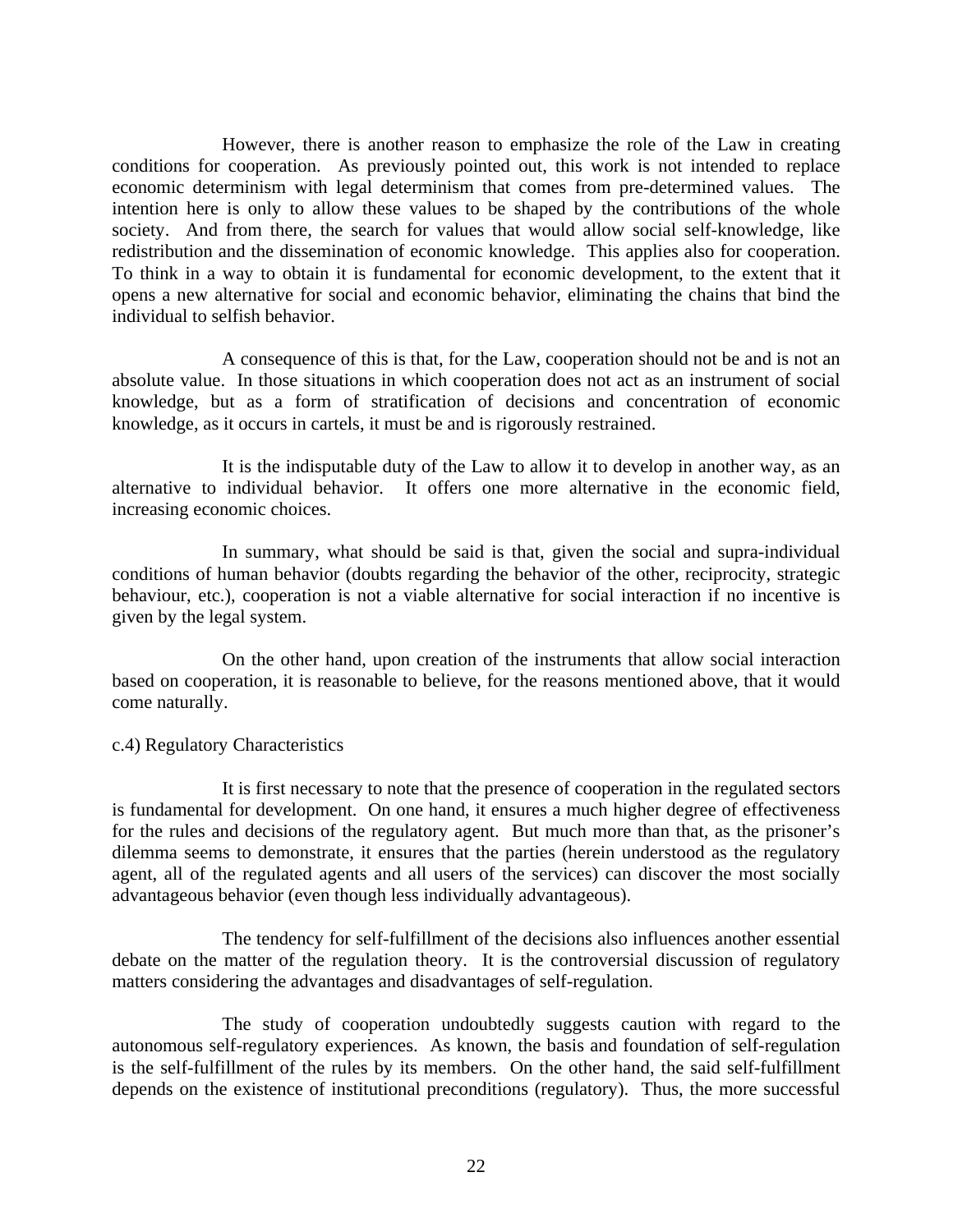the attempt at self-regulation is, the more it is part of a strong regulation, since it is clear that this regulation is capable of creating conditions for cooperation. The reasonably successful experience of the capital markets in the conjunction of regulation and self-regulation is an interesting demonstration of this tendency.

 The second significantly important general regulatory characteristic is the ability to differentiate between the socially positive stimulus of cooperation, i.e., those that allow the self-fulfillment of rules and create availability, in the agents, to search for supra-individual interests, and those contrary to public interest, i.e., the cooperation intended to reinforce positions of economic power and abuse the consumer. The difference is found in the relation of cooperation with the acquisition of economic knowledge. If this relation is understood, it is easy, on one hand, to understand that the stimulus for so called "positive" cooperation occurs through the incentive for the full exchange of information between economic agents (companies and consumers). As already seen, the existence of information is an essential condition for cooperation. On the other hand, it is also the most legitimate and effective form of control of the existence of cartels by the consumers and by the regulatory agents.

 Another fundamental element in distinguishing between positive and negative cooperation is whether or not it deals with market variables. In the first case, there is a high probability that the apparent cooperation really hides an attempt to exclude the other competitors and abuse the consumers. Here, the structure is thus exactly the opposite of what could allow the acquisition of economic knowledge, since this type of structure causes the concentration and theorization of knowledge, with foreseeable results. The behavior is exclusively in self-interest. The only distinguishing factor is that the self-interest is of a group and not of an individual.

 Along this line of understanding of the significance of cooperation, the observation of the requirements for it to occur makes it clear when the cooperation, while illicit against the economic order (formation of a cartel), could occur without the necessity of a formal agreement, through simple parallel behavior<sup>32</sup>. This simple conclusion is still not understood by the majority of the antitrust authorities, causing significant damages to the economic system and to the consumer. It also contributes to the endemic concentration of the economic power, a factor that undoubtedly hinders development.

 Also relevant is another of the minimum conditions for the existence of the cooperation: the need for continued interaction. How do we express this principle in regulatory terms without inducing on the other hand, the formation of cartels. The answer is more or less clear. It is advisable that the regulation discourages the speculating agents that may be interested in entering, making quick profits and then withdrawing, selling their participation at a profit. This type of agent typically has no commitment to continue a relationship, or in economic terms,

<sup>32</sup> With respect to this matter, consider the eloquent lesson of R. Axelrod, *The evolution of cooperation*, cit, p. 180: "Cooperation certainly does not require formal agreements or even face-to-face negotiations. The fact that cooperation based upon reciprocity can emerge and prove stable suggests that antitrust activities should pay more attention to preventing the conditions that foster collusion than to searching for secret meetings among executives of competing firms".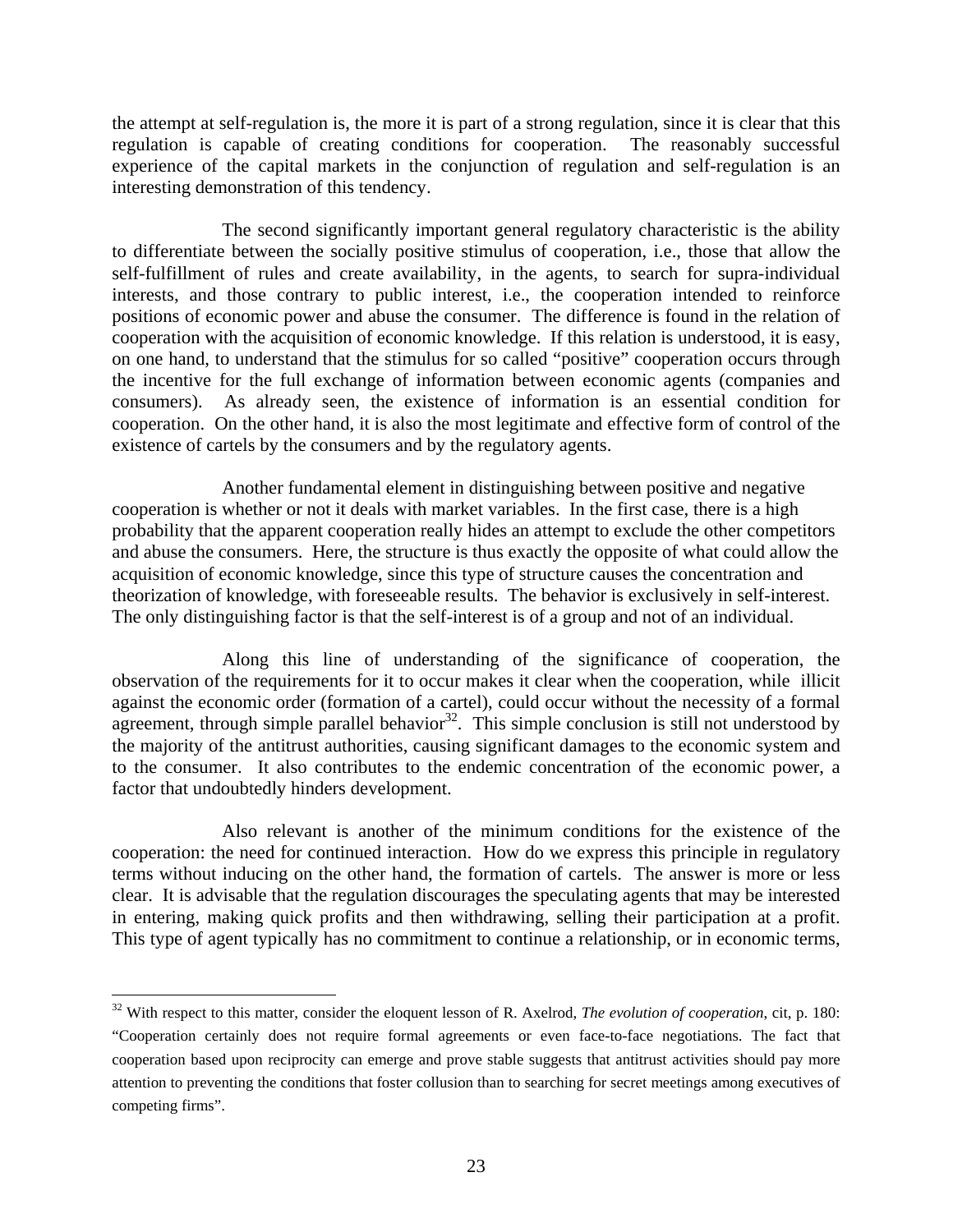to continue "to the next round of the game". Their incentive to cooperate, voluntarily meeting their obligations without adopting strategic behavior with regard to competitors, is minimal.

 Last, but not least, the legal value of cooperation must be recognized and a conclusion taken therefrom. The economic theory itself (Game Theory) comes to this conclusion, although by different means. For the theoreticians of cooperative<sup>33</sup> games, the typical strategy that can cause cooperation requires that there is not much speculation on the rationality or justification for the behavior of the other party. The behavior must be as simple and understandable to the others as possible in order to create a cooperative environment. Therefore, we cannot rely too much on complex regulations from the abstract point of view, which try to use complex economic theories. The most simple theories, based on values and clearly identifiable ethical behavior are much more likely to cause a cooperative environment between regulatory officials and regulated agents.

c.5) Conclusion: Cooperation and the Economic Knowledge Theory

 The prisoner's dilemma brings with it probably the most important lesson that can be learned about cooperation. Successful strategies are successful in Darwin's Theory of Evolution because they destroy the others. In the social reality, in the majority of the cases, successful strategies are successful because they cause the other market agents to behave the same way, learning the most appropriate way to act on the market in order to bring about potential joint benefits (social).

 The legal theory of economic knowledge, therefore, makes a complete circle to go back and justify itself. Cooperation is the cause and consequence of the dissemination of economic knowledge.

 Cooperation is a consequence of the dissemination of economic knowledge because, without such dissemination it is not possible to surpass behavior based on self-interest, be it individual or group (then the tendency to form cartels). The concentration of economic power and economic knowledge would eliminate the possibility of cooperation by making it unnecessary.

 On the other hand, cooperation causes the dissemination of economic knowledge because it allows socially and individually useful comparisons, providing the agents with another alternative for social behavior.

# **VII – Conclusion: Economic Democracy and radical change**

 Everything that has been said above leads to a strong concentration of the legal theory of economic development herein proposed in the idea of economic knowledge. This concentration brings with it certain undoubted advantages, but, on the other hand, continues to be problematic.

<sup>33</sup> See R. Axelrod, *The evolution of cooperation*, cit, p. 120.